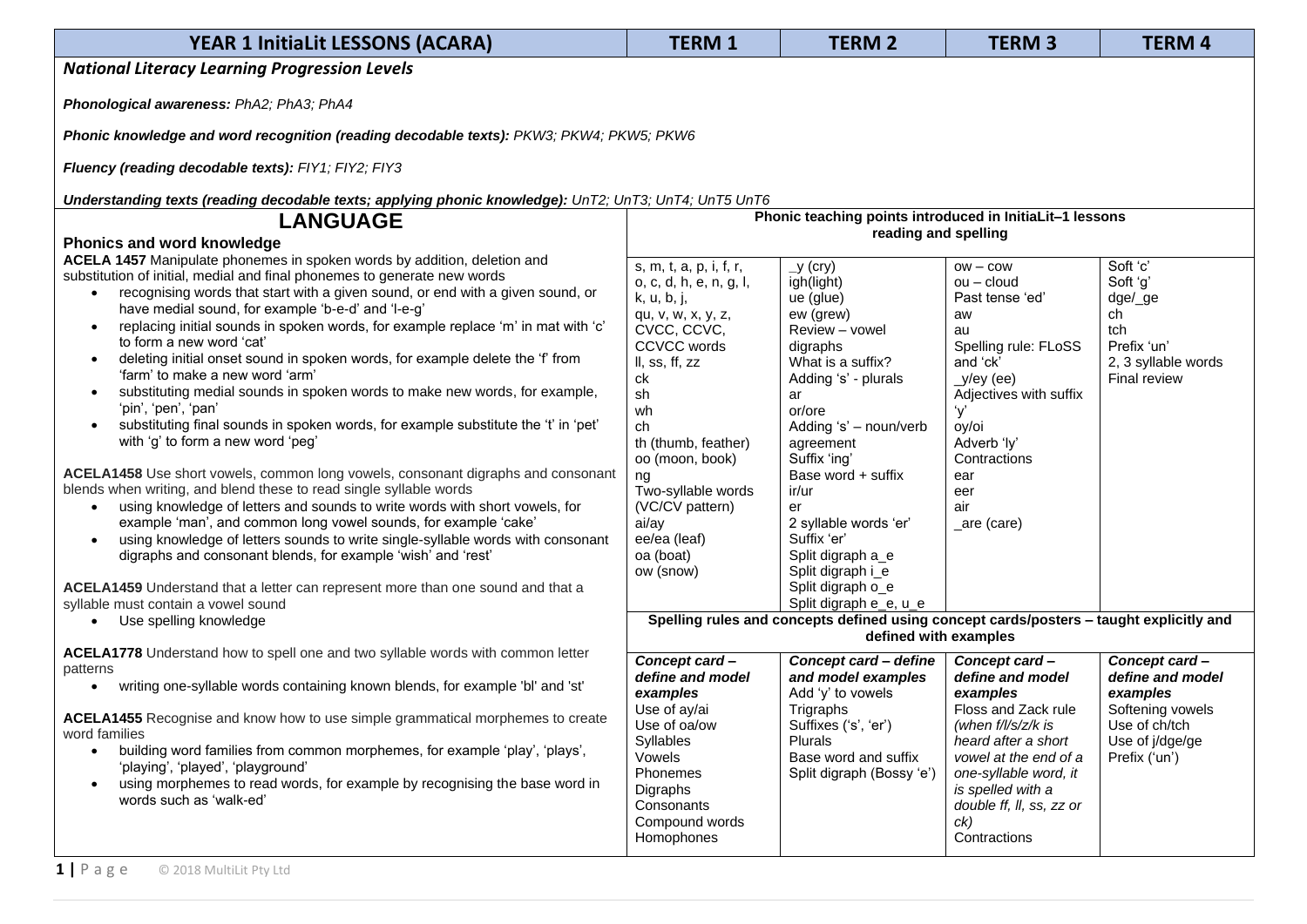| <b>YEAR 1 InitiaLit LESSONS (ACARA)</b>                                                                                                                                                                                                                                                                                                                                                                                                                                                                                                                                     | <b>TERM 1</b>                                                                                                                                                                                                                                                               | <b>TERM 2</b>                                                                                                                                                                                                                                                                                                                                                                                                                                                                                                                                                                                                                                                                                                                                                                                                                                                                                                                                                                                                                                                                   | <b>TERM3</b> | <b>TERM4</b> |  |  |
|-----------------------------------------------------------------------------------------------------------------------------------------------------------------------------------------------------------------------------------------------------------------------------------------------------------------------------------------------------------------------------------------------------------------------------------------------------------------------------------------------------------------------------------------------------------------------------|-----------------------------------------------------------------------------------------------------------------------------------------------------------------------------------------------------------------------------------------------------------------------------|---------------------------------------------------------------------------------------------------------------------------------------------------------------------------------------------------------------------------------------------------------------------------------------------------------------------------------------------------------------------------------------------------------------------------------------------------------------------------------------------------------------------------------------------------------------------------------------------------------------------------------------------------------------------------------------------------------------------------------------------------------------------------------------------------------------------------------------------------------------------------------------------------------------------------------------------------------------------------------------------------------------------------------------------------------------------------------|--------------|--------------|--|--|
|                                                                                                                                                                                                                                                                                                                                                                                                                                                                                                                                                                             |                                                                                                                                                                                                                                                                             | Additional concepts introduced in InitiaLit-1 lessons                                                                                                                                                                                                                                                                                                                                                                                                                                                                                                                                                                                                                                                                                                                                                                                                                                                                                                                                                                                                                           |              |              |  |  |
| ACELA1821 Use visual memory to read and write high-frequency words<br>learning an increasing number of high-frequency words recognised in shared<br>texts and texts being read independently, for example 'one', 'have', 'them' and<br>'about'<br>ACELA1822 Segment consonant blends or clusters into separate phonemes at the<br>beginnings and ends of one syllable words<br>saying sounds in order for a given spoken word, for example 's-p-oo-n' and<br>$f-i-s-t'$<br>segmenting blends at the beginning and end of given words, for example 'b-l-ue'<br>and 'd-u-s-t' | represent<br>sentences<br>sound<br>Morphological spelling 's', 'ing', 'ed', 'ly'<br>$\bullet$<br>Identify short and long vowels<br>$\bullet$<br>$\bullet$<br>$\bullet$<br>$\bullet$<br>$\bullet$<br>$\bullet$<br>Blend and segment<br>$\bullet$<br>$\bullet$<br>$\bullet$   | Recognise lower case letters (graphemes) and the most common sounds (phonemes) they<br>Review rhyme, syllables and phonemes in spoken words by clapping syllables, blending onset<br>and rime, oral segmenting and blending<br>Spelling irregular high-frequency words (tricky words) accurately when writing words and short<br>Define, clap, count and isolate syllables in words<br>Understand that many words have more than one vowel and every syllable must have a vowel<br>Manipulate and discriminate beginning, middle and end sounds in words<br>Identify and count phonemes in words to help with spelling and reading<br>Add a phoneme to the beginning or end of a word to make a new word<br>Spell and write words using knowledge of sounds (using sound focus)<br>Build words using knowledge of phonemes (using sound focus)<br>Define concepts using concept cards; explicitly teach and apply concepts when spelling words<br>Read and count syllables in compound words<br>Spell and write compound words, homophones, contractions as they are introduced |              |              |  |  |
|                                                                                                                                                                                                                                                                                                                                                                                                                                                                                                                                                                             | Spell using knowledge of consonants and vowels (short and long vowels); digraphs, trigraphs<br>Apply knowledge of taught spelling rules and concepts eg vowel with 'y'; suffixes; plurals;<br>bossy 'e'; floss rule and prefixes<br>Dictate words for spelling<br>$\bullet$ |                                                                                                                                                                                                                                                                                                                                                                                                                                                                                                                                                                                                                                                                                                                                                                                                                                                                                                                                                                                                                                                                                 |              |              |  |  |
|                                                                                                                                                                                                                                                                                                                                                                                                                                                                                                                                                                             | Use 'Spellometer' to check and review spelling of words<br>$\bullet$<br>Reading regular and irregular words /'tricky' words<br>$\bullet$                                                                                                                                    |                                                                                                                                                                                                                                                                                                                                                                                                                                                                                                                                                                                                                                                                                                                                                                                                                                                                                                                                                                                                                                                                                 |              |              |  |  |
|                                                                                                                                                                                                                                                                                                                                                                                                                                                                                                                                                                             | Reading sentences<br>Sentence dictation                                                                                                                                                                                                                                     |                                                                                                                                                                                                                                                                                                                                                                                                                                                                                                                                                                                                                                                                                                                                                                                                                                                                                                                                                                                                                                                                                 |              |              |  |  |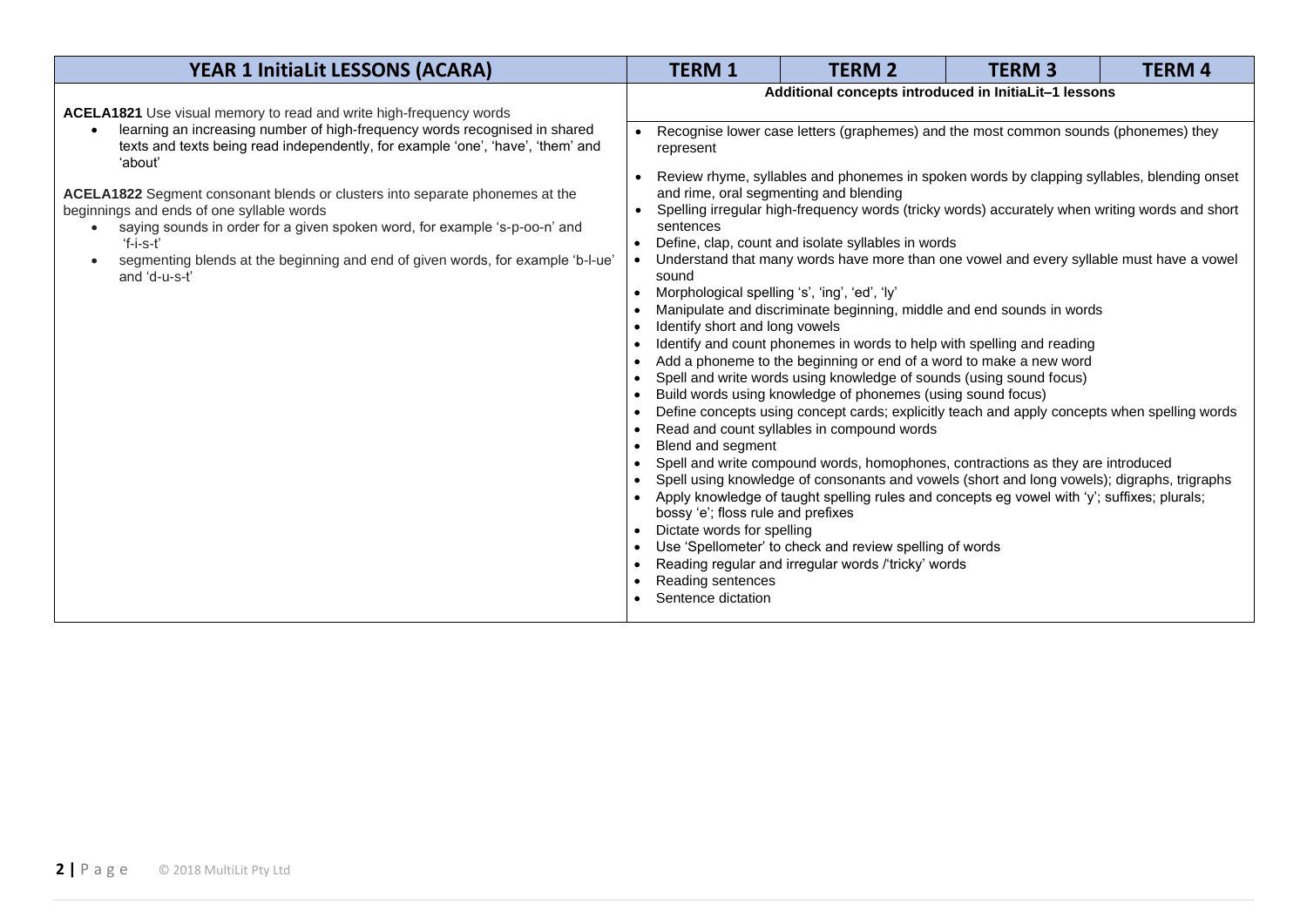| <b>YEAR 1 InitiaLit LESSONS (ACARA)</b>                                                                                                                                                                                                                                                                                                                                                                                                                                                                                                              | <b>TERM 1</b>                                                                                                                                                                                                                                                                                                                                                                                                                                                                                                                                                                                                            | <b>TERM 2</b>                                                                        | <b>TERM 3</b>                                                                                                                 | <b>TERM 4</b>                                                                  |  |  |
|------------------------------------------------------------------------------------------------------------------------------------------------------------------------------------------------------------------------------------------------------------------------------------------------------------------------------------------------------------------------------------------------------------------------------------------------------------------------------------------------------------------------------------------------------|--------------------------------------------------------------------------------------------------------------------------------------------------------------------------------------------------------------------------------------------------------------------------------------------------------------------------------------------------------------------------------------------------------------------------------------------------------------------------------------------------------------------------------------------------------------------------------------------------------------------------|--------------------------------------------------------------------------------------|-------------------------------------------------------------------------------------------------------------------------------|--------------------------------------------------------------------------------|--|--|
|                                                                                                                                                                                                                                                                                                                                                                                                                                                                                                                                                      | Spell, read and write CVC, CCVC, CVCC and CCVCC words using knowledge of sounds<br>Explicit teaching of spelling using focus sounds<br>$\bullet$<br>Learn that a grapheme can make more than one sound, e.g, 'oo' (book, broom); 'th' (thumb,<br>$\bullet$<br>this)<br>Understand that some sounds are used at the beginning, middle and end of words<br>$\bullet$                                                                                                                                                                                                                                                       |                                                                                      |                                                                                                                               |                                                                                |  |  |
| Text structure and organisation<br>ACELA1449 Recognise that different types of punctuation, including full stops, question<br>marks and exclamation marks, signal sentences that make statements, ask questions,<br>express emotion or give commands<br>using intonation and pauses in response to punctuation when reading<br>reading texts and identifying different sentence-level punctuation<br>$\bullet$<br>writing different types of sentences, for example statements and questions, and<br>$\bullet$<br>discussing appropriate punctuation | Writes sentences to show understanding of basic sentence structure<br>$\bullet$<br>Grab Bag 'Independent activities' - pick a word or sentence - read it and write it<br>$\bullet$<br>Independent tricky word sentence writing ('other independent activities')<br>$\bullet$<br>Apply knowledge of 'Super Sentence' when writing a sentence, e.g, capital letter, full stop,<br>$\bullet$<br>must makes sense<br>Read simple sentences and identify simple punctuation, e.g., capital letter, full stops, capital<br>$\bullet$<br>letters for proper nouns; questions marks<br>• Modelled reading to demonstrate fluency |                                                                                      |                                                                                                                               |                                                                                |  |  |
| <b>Expressing and developing ideas</b><br>ACELA1451 Identify the parts of a simple sentence that represent 'What's happening?',<br>'What state is being described?', 'Who or what is involved?' and the surrounding                                                                                                                                                                                                                                                                                                                                  | and decodable/ guided reading activities                                                                                                                                                                                                                                                                                                                                                                                                                                                                                                                                                                                 | Grammar focus areas introduced during scripted lessons and integrated into storybook |                                                                                                                               |                                                                                |  |  |
| circumstances<br>ACELA1452 Explore differences in words that represent people, places and things<br>(nouns, including pronouns), happenings and states (verbs), qualities (adjectives) and<br>details such as when, where and how (adverbs)<br>talking about effective words that describe a place, person or event<br>$\bullet$<br>learning how a sentence can be made more vivid by adding adjectives, adverbs<br>and unusual verbs                                                                                                                | Concept card-<br>define and model<br>examples<br><b>Nouns</b><br>Verbs<br><b>Super Sentence</b>                                                                                                                                                                                                                                                                                                                                                                                                                                                                                                                          | Concept card-<br>define and model<br>examples<br>Adjectives                          | Concept card-<br>define and model<br>examples<br>Past tense - ed<br>Adjectives (ending<br>with $'y'$ )<br>Adverbs ending 'ly' | Concept card-<br>define and model<br>examples<br>Review using concept<br>cards |  |  |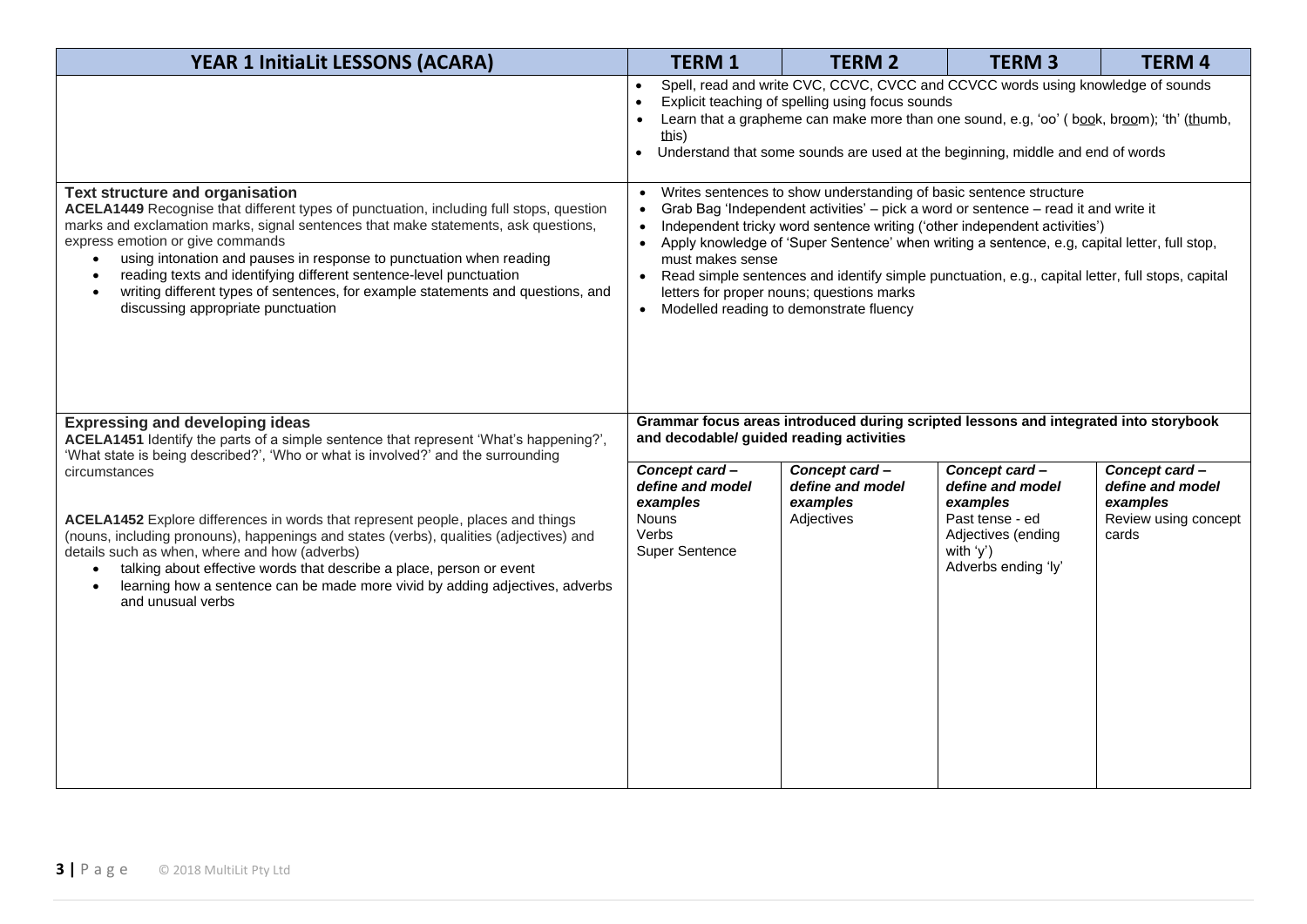| <b>YEAR 1 InitiaLit LESSONS (ACARA)</b>                                                                                                                                                                                                                                                                 | <b>TERM 1</b>                                                                                                                                                                                | <b>TERM 2</b>                                                                                                                                                                                                                                                                                                                                                                                                                                                                                                                                                            | <b>TERM3</b>                                                                                                                                                                                                                                                                                                                                                                                                                                                                                                                                                                                                                                                                                                                                                                                                                                                                                                                                                                                                                                                                                                                                                                                                                                                                                                                                                                                                                                                                                                                                                                        | <b>TERM 4</b> |
|---------------------------------------------------------------------------------------------------------------------------------------------------------------------------------------------------------------------------------------------------------------------------------------------------------|----------------------------------------------------------------------------------------------------------------------------------------------------------------------------------------------|--------------------------------------------------------------------------------------------------------------------------------------------------------------------------------------------------------------------------------------------------------------------------------------------------------------------------------------------------------------------------------------------------------------------------------------------------------------------------------------------------------------------------------------------------------------------------|-------------------------------------------------------------------------------------------------------------------------------------------------------------------------------------------------------------------------------------------------------------------------------------------------------------------------------------------------------------------------------------------------------------------------------------------------------------------------------------------------------------------------------------------------------------------------------------------------------------------------------------------------------------------------------------------------------------------------------------------------------------------------------------------------------------------------------------------------------------------------------------------------------------------------------------------------------------------------------------------------------------------------------------------------------------------------------------------------------------------------------------------------------------------------------------------------------------------------------------------------------------------------------------------------------------------------------------------------------------------------------------------------------------------------------------------------------------------------------------------------------------------------------------------------------------------------------------|---------------|
|                                                                                                                                                                                                                                                                                                         | enhance understanding and meaning<br>$\bullet$<br>words (tricky words)<br>song)<br>sentences (Independent activities)<br>interactive reading sessions<br>$\bullet$<br>in variolus activities | Discuss how adjectives help to create a picture in the reader's mind.<br>Discuss and model the use of 'ed' to show past tense<br>e.g., nouns, verbs, adjectives, past tense<br>words (tricky words) and including grammatical concepts taught<br>Identify verbs as action words (link to Helpful House of Words)<br>Build vocabulary by defining and using words in context<br>space between each word, a capital letter and a full stop)<br>space between each word, a capital letter and a full stop<br>Understand the use of vocabulary about familiar and new topics | Identifying parts of speech using grammatical knowledge, e.g. 'Helpful House of Words'<br>Discuss the use of suffixes eg '-er' on the end of an adjective to add meaning<br>Identify grammatical and language features in texts that enhance meaning and purpose<br>Introduce compound words, nouns, verbs, homophones- define using concept cards<br>Teacher models sentences using nouns, verbs, adjectives as they are introduced to<br>Teacher models sentences using previously taught sounds, irregular high frequency<br>Teacher models sentences using previously taught sounds, irregular high frequency<br>Identify and learn grammatical concepts through use of songs and rhymes (eg noun<br>Identify adjectives as describing words (link to Helpful House of Words)<br>Teacher models a 'super sentence' ('punctuating sentences correctly, ensuring there is a<br>Punctuate sentences correctly when writing (Independent activities) ensuring there is a<br>• Use previously taught sounds, irregular high frequency words (tricky words) when writing<br>Vocabulary - use words in context through modelled sentences (oral and written)<br>Revise vocabulary using story context and with more detailed definitions during<br>Revise vocabulary by encouraging students to say and act our words, and to use words<br>Demonstrate an awareness that some words have multiple meanings<br>Understand the use of vocabulary in everyday contexts (when do we use certain words)<br>Compete 'Word Play' activity to reinforce meaning of new vocabulary (Storybooks) |               |
| <b>LITERATURE</b><br><b>Responding to literature</b><br>ACELT1582 Discuss characters and events in a range of literary texts and share personal<br>responses to these texts, making connections with students' own experiences<br>comparing characters and events in texts to students' own experiences | $\bullet$                                                                                                                                                                                    | to self; text to world); questioning; summarising<br>connections with students' own experiences                                                                                                                                                                                                                                                                                                                                                                                                                                                                          | Model excerpts from decodable readers (provided in the PowerPoints) and model<br>applying comprehension strategies when reading - predicting; making connections (text<br>When reading and responding to excerpts of decodable readers - begin to understand<br>that their own experience helps shape their responses to and enjoyment of texts<br>Discuss aspects of stories (excerpts of text shown) e.g. setting, characters and makes                                                                                                                                                                                                                                                                                                                                                                                                                                                                                                                                                                                                                                                                                                                                                                                                                                                                                                                                                                                                                                                                                                                                           |               |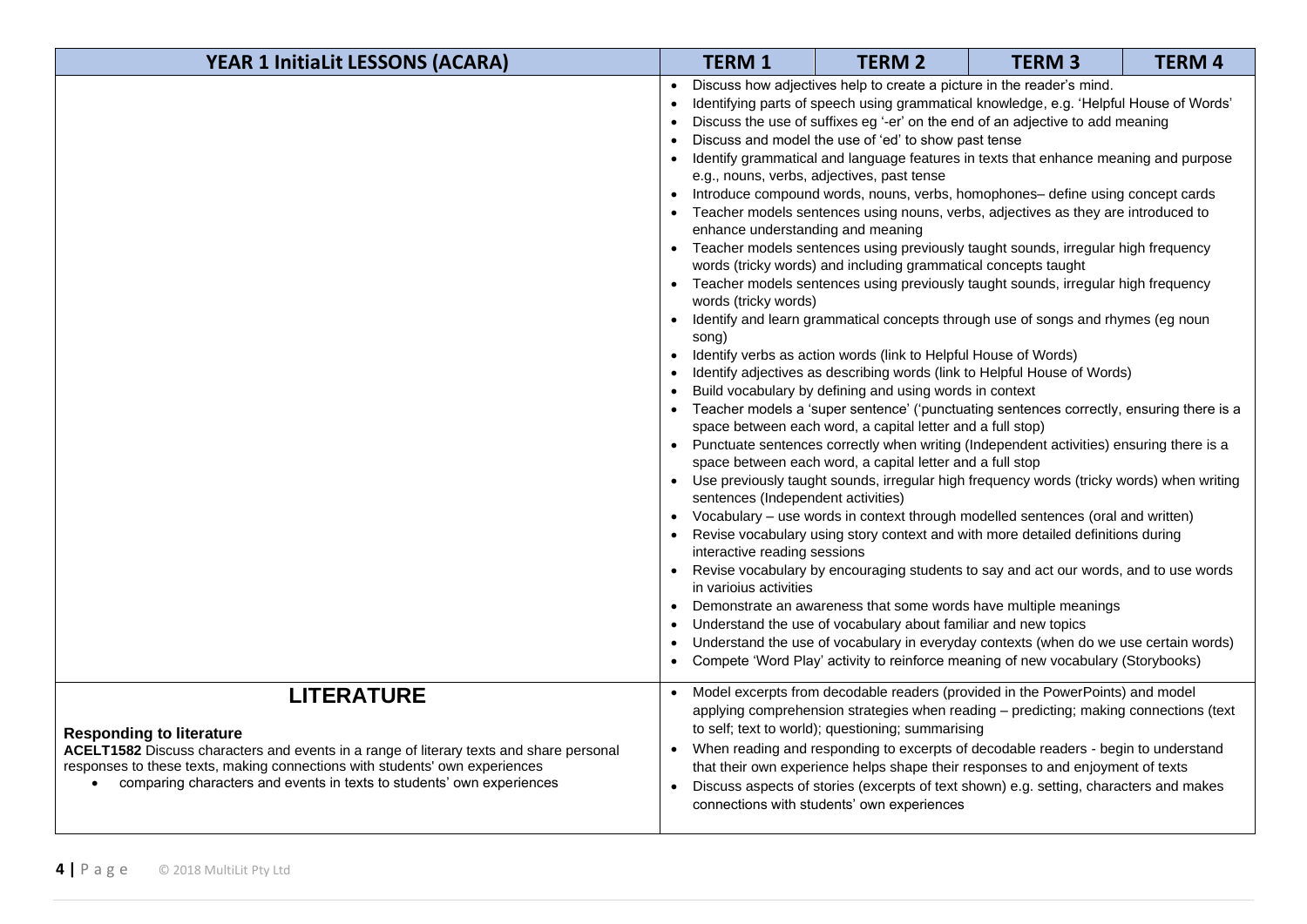| <b>YEAR 1 InitiaLit LESSONS (ACARA)</b>                                                                                                                                                                                                                                                                                                                                                                                                                                                                                                                                                                                                                                                                                                                                                                                                                                                                                                                                                                                                                                                                                                                                                                                                                                                                                                                                                                                |                                   | <b>TERM 1</b>                                                             | <b>TERM 2</b>                                                                                                                                                                                                              | <b>TERM 3</b>                                                                                                                                                                                                                                                                                                                                                                                                                                                                                                                                                                                                       | <b>TERM 4</b> |
|------------------------------------------------------------------------------------------------------------------------------------------------------------------------------------------------------------------------------------------------------------------------------------------------------------------------------------------------------------------------------------------------------------------------------------------------------------------------------------------------------------------------------------------------------------------------------------------------------------------------------------------------------------------------------------------------------------------------------------------------------------------------------------------------------------------------------------------------------------------------------------------------------------------------------------------------------------------------------------------------------------------------------------------------------------------------------------------------------------------------------------------------------------------------------------------------------------------------------------------------------------------------------------------------------------------------------------------------------------------------------------------------------------------------|-----------------------------------|---------------------------------------------------------------------------|----------------------------------------------------------------------------------------------------------------------------------------------------------------------------------------------------------------------------|---------------------------------------------------------------------------------------------------------------------------------------------------------------------------------------------------------------------------------------------------------------------------------------------------------------------------------------------------------------------------------------------------------------------------------------------------------------------------------------------------------------------------------------------------------------------------------------------------------------------|---------------|
| <b>Examining literature</b><br>ACELT1584 Discuss features of plot, character and setting in different types of literature and<br>explore some features of characters in different texts<br>examining different types of literature including traditional tales, humorous stories and<br>$\bullet$<br>poetry<br>discussing how plots develop including: beginnings (orientation), how the problem<br>$\bullet$<br>(complication) is introduced and solved (resolution)<br><b>LITERACY</b>                                                                                                                                                                                                                                                                                                                                                                                                                                                                                                                                                                                                                                                                                                                                                                                                                                                                                                                               | $\bullet$<br>$\bullet$            | solution in the text when retelling                                       | to present these features in different ways                                                                                                                                                                                | Discuss the characters and settings of different texts and explore how language is used<br>Discuss parts of the text e.g., beginning, middle and end; identify the problem and<br>Model read excerpts from decodable readers and respond to texts through discussion                                                                                                                                                                                                                                                                                                                                                |               |
| Interacting with others<br>ACELY1656 Engage in conversations and discussions, using active listening behaviours,<br>showing interest, and contributing ideas, information and questions<br>participating in informal and structured class, group and pair discussions about<br>content area topics, ideas and information<br>ACELY1788 Use interaction including turn-taking, recognising the contributions of others,<br>speaking clearly and using appropriate volume and pace<br>identifying turn-taking patterns in group and pair work (for example initiating a topic,<br>$\bullet$<br>changing a topic when appropriate, staying on task, supporting other speakers,<br>eliciting responses, being supportive and attentive listeners, asking relevant<br>questions, providing useful feedback, prompting, checking understanding, 'sharing the<br>talking space'<br>participating in pair, group and class speaking and listening situations, including<br>$\bullet$<br>informal conversations and class discussions, contributing ideas and listening to the<br>contributions of others<br>taking turns, asking and answering questions and attempting to involve others in<br>$\bullet$<br>discussions<br>demonstrating active listening behaviour and responding to what others say in pair,<br>$\bullet$<br>group and class discussions<br>attempting correct pronunciation of new vocabulary<br>$\bullet$ | $\bullet$<br>$\bullet$            | in pairs, groups and as a class<br>from students<br>reasonable prediction | Actively listens and responds appropriately during class discussions<br>Responds to teacher and peer instructions<br>Orally retelling stories and ordering events in correct sequence<br>Expressing opinions about stories | Promote oral language through interactive reading techniques that elicit longer responses<br>Explain personal opinions orally using supporting reasons, simple inferences and<br>Demonstrates active listening and responds appropriately during class discussions<br>Follows instructions given by the teacher during independent and group activities                                                                                                                                                                                                                                                             |               |
| Interpreting, analysing, evaluating<br>ACELY1660 Use comprehension strategies to build literal and inferred meaning about key<br>events, ideas and information in texts that they listen to, view and read by drawing on growing<br>knowledge of context, text structures and language features<br>making connections between the text and students' own experiences, and between<br>$\bullet$<br>information in print and images<br>finding key information in a text<br>$\bullet$<br>making inferences about characters' feelings and motives<br>$\bullet$<br>making predictions from the cover, from illustrations and at points in the text before<br>$\bullet$<br>reading on                                                                                                                                                                                                                                                                                                                                                                                                                                                                                                                                                                                                                                                                                                                                      | $\bullet$<br>$\bullet$<br>readers | decodable readers                                                         | Read and sequence a summary of events from excerpts of stories                                                                                                                                                             | Apply comprehension strategies (prediction; making connections; summarising;<br>questioning; visualizing; monitoring/clarifying) through a variety of activities to show<br>understanding of selected decodable story excerpts and written sentences<br>Apply comprehension strategies, predicting, making connections, questioning,<br>summarising (identifying main idea) and visualising to show understanding of selected<br>Predicts and discusses ideas drawn from title, illustrations and blurb; predict author intent,<br>series of events and possible endings when responding to excerpts from decodable |               |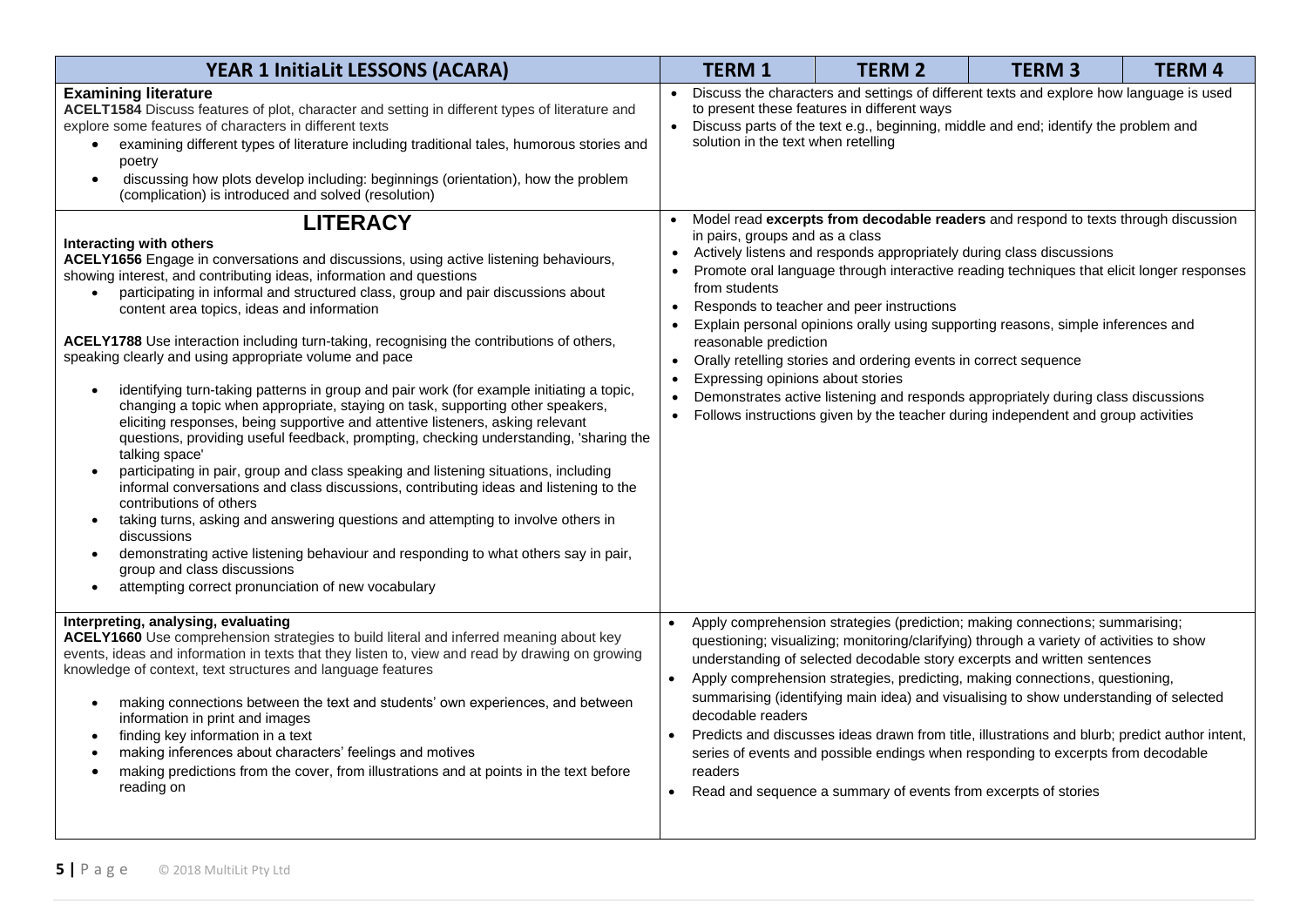| YEAR 1 INITIALIT SCRIPT LESSONS (ACARA)                                                                                                                                                                                                                                                                                                                                                                                                                                                                                                                                                                                                                                                                                           | <b>TERM 1</b>                                                                                                                                                                                                                                                                                                                                                                                                                                                                                                                                                                                                                                   |  | <b>TERM 2</b>                                                                                                                                                                                                                                                                                                                                                                                                                     | <b>TERM3</b>                                                                                                                                                                                                                                                                                                                                                                                                                   | <b>TERM4</b> |  |
|-----------------------------------------------------------------------------------------------------------------------------------------------------------------------------------------------------------------------------------------------------------------------------------------------------------------------------------------------------------------------------------------------------------------------------------------------------------------------------------------------------------------------------------------------------------------------------------------------------------------------------------------------------------------------------------------------------------------------------------|-------------------------------------------------------------------------------------------------------------------------------------------------------------------------------------------------------------------------------------------------------------------------------------------------------------------------------------------------------------------------------------------------------------------------------------------------------------------------------------------------------------------------------------------------------------------------------------------------------------------------------------------------|--|-----------------------------------------------------------------------------------------------------------------------------------------------------------------------------------------------------------------------------------------------------------------------------------------------------------------------------------------------------------------------------------------------------------------------------------|--------------------------------------------------------------------------------------------------------------------------------------------------------------------------------------------------------------------------------------------------------------------------------------------------------------------------------------------------------------------------------------------------------------------------------|--------------|--|
|                                                                                                                                                                                                                                                                                                                                                                                                                                                                                                                                                                                                                                                                                                                                   | Respond to literal, inferential, definitional and evaluative questions before, during and<br>after reading except from decodable reader<br>Identify characteristic features of text excerpts read eg repetition, vocabulary,<br>compare/contrast, cause-and- effect<br>Use background knowledge to make inferences about character actions, ideas in a text<br>$\bullet$<br>Understands text by making connections using own experiences and knowledge of the<br>world - 'text to self' and 'text to world' connections<br>Discuss prior knowledge before reading text providing opportunities to make connections<br>before and during reading |  |                                                                                                                                                                                                                                                                                                                                                                                                                                   |                                                                                                                                                                                                                                                                                                                                                                                                                                |              |  |
| <b>Creating texts</b><br>ACELY1661 Create short imaginative texts that show emerging use of appropriate text<br>structure, sentence-level grammar, word choice, spelling, punctuation and appropriate<br>multimodal elements, for example illustrations and diagrams<br>referring to learned knowledge of text structure and grammar when creating a new<br>text<br>applying new vocabulary appropriately in creating text<br>ACELY1662 Re-read student's own texts and discuss possible changes to improve meaning,<br>spelling and punctuation<br>reading the students' own work aloud to listen for grammatical correctness: checking<br>$\bullet$<br>use of capital letters, full stops, question marks and exclamation marks | phonic knowledge<br>$\bullet$<br>$\bullet$<br>$\bullet$<br>$\bullet$<br>$\bullet$<br>$\bullet$<br>Dictation                                                                                                                                                                                                                                                                                                                                                                                                                                                                                                                                     |  | Writes sentences that contain focused grammatical concepts<br>Grab Bag - pick a word or sentence - read it and write it<br>Independent tricky word sentence writing<br>Read words and sentences using knowledge of syllables<br>Composes own sentences using ideas from the story<br>sentences to ensure they make sense<br>Discussing and highlighting new vocabulary in texts<br>features); and discuss their different effects | Writes words and sentences to show understanding of basic sentence structure, applying<br>Builds words using letter tiles using knowledge of different sounds taught<br>Apply 'Super sentence' guidelines when writing e.g., capital letter, full stop and read<br>Understand that choice of vocabulary adds to the quality of written text<br>Explores differences in words that represent basic parts of speech (grammatical |              |  |

| YEAR 1 INITIALIT SCRIPT LESSONS (ACARA)                                                                                                                                                                                                                                              | <b>TERM 1</b>                                                                                                                                                                                                                                                                                                                                                                                                                                             | <b>TERM 2</b> | <b>TERM 3</b> | <b>TERM4</b> |
|--------------------------------------------------------------------------------------------------------------------------------------------------------------------------------------------------------------------------------------------------------------------------------------|-----------------------------------------------------------------------------------------------------------------------------------------------------------------------------------------------------------------------------------------------------------------------------------------------------------------------------------------------------------------------------------------------------------------------------------------------------------|---------------|---------------|--------------|
| ACELY1663 Write using unjoined lower case and upper-case letters<br>using correct posture and pencil grip<br>learning how each letter is constructed including where to start and the direction to<br>follow<br>writing words legibly using unjoined print script of consistent size | Forms letters correctly during writing activities (consistent size and spacing)<br>Using correct pencil grip and correct posture when writing<br>Write words and sentences-encouraged to form letters and words correctly<br>Differentiate between lower and upper-case letters<br>Modelling of lower and upper-case letters to practise letter formation<br>Complete tricky word rainbow writing and handwriting activities linking sound to<br>grapheme |               |               |              |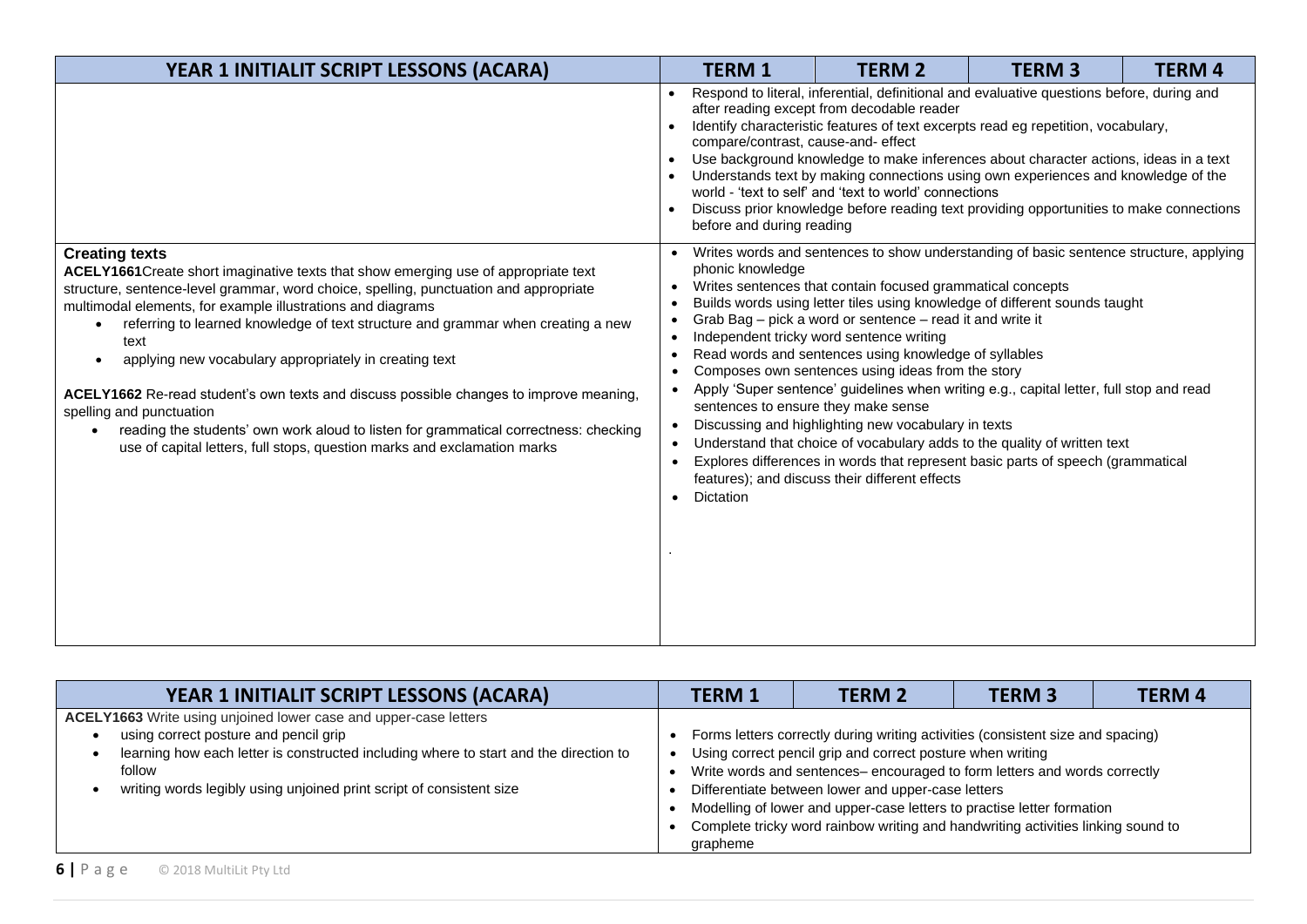| <b>INITIALIT-1 STORYBOOK COMPONENT</b>                                                                                                                                                                                                                                                                                                                                                                                                                                                                                                                                                                                                                                                                                                                                                                                                                                                            | <b>TERM1</b>                                                                                                                                                                                                                                                                                                                                                                                                                                                                                                                                                                                                                                                                                                                                                                                                                                                                                                                                                                                                                                                                                                                                                  | <b>TERM 2</b>                                                                                                                                                                                                                                                                                                                                                                                                                                                                                                                                                                                                                                             | <b>TERM3</b> | <b>TERM 4</b> |  |  |  |
|---------------------------------------------------------------------------------------------------------------------------------------------------------------------------------------------------------------------------------------------------------------------------------------------------------------------------------------------------------------------------------------------------------------------------------------------------------------------------------------------------------------------------------------------------------------------------------------------------------------------------------------------------------------------------------------------------------------------------------------------------------------------------------------------------------------------------------------------------------------------------------------------------|---------------------------------------------------------------------------------------------------------------------------------------------------------------------------------------------------------------------------------------------------------------------------------------------------------------------------------------------------------------------------------------------------------------------------------------------------------------------------------------------------------------------------------------------------------------------------------------------------------------------------------------------------------------------------------------------------------------------------------------------------------------------------------------------------------------------------------------------------------------------------------------------------------------------------------------------------------------------------------------------------------------------------------------------------------------------------------------------------------------------------------------------------------------|-----------------------------------------------------------------------------------------------------------------------------------------------------------------------------------------------------------------------------------------------------------------------------------------------------------------------------------------------------------------------------------------------------------------------------------------------------------------------------------------------------------------------------------------------------------------------------------------------------------------------------------------------------------|--------------|---------------|--|--|--|
| Text structure and organisation<br>ACELA1447 Understand that the purposes texts serve shape their structure in<br>predictable ways<br>• discussing and comparing the purposes of familiar texts drawn from local<br>contexts and interests<br>ACELA1449 Recognise that different types of punctuation, including full stops, question<br>marks and exclamation marks, signal sentences that make statements, ask questions,<br>express emotion or give commands<br>using intonation and pauses in response to punctuation when reading<br>reading texts and identifying different sentence-level punctuation<br>$\bullet$<br>writing different types of sentences, for example statements and questions, and<br>$\bullet$<br>discussing appropriate punctuation                                                                                                                                   | Recognise that capital letters signal proper nouns and commas are used to separate items in<br>lists<br>Identifies the purpose of texts, e.g., to entertain; to tell a story<br>$\bullet$<br>Understand how sentence punctuation is used to enhance meaning, fluency and expression<br>Differentiate between a story (narrative) and poem<br>Differentiate between an imaginative text and an informative text<br>$\bullet$<br>Highlight parts of a story (using a story slide to identify different components)<br>$\bullet$<br>Read imaginative texts and poetry; and identify purpose of text and author intention<br>$\bullet$<br>Identify components of different texts, e.g., imaginative, informative and persuasive texts<br>• Discuss purpose and structure of texts (imaginative, informative, persuasive)                                                                                                                                                                                                                                                                                                                                          |                                                                                                                                                                                                                                                                                                                                                                                                                                                                                                                                                                                                                                                           |              |               |  |  |  |
| <b>Expressing and developing ideas</b><br>ACELA1451 Identify the parts of a simple sentence that represent 'What's happening?',<br>'What state is being described?', 'Who or what is involved?' and the surrounding<br>circumstances<br>knowing that, in terms of meaning, a basic clause represents: a happening or a<br>$\bullet$<br>state (verb), who or what is involved (noun group/phrase), and the surrounding<br>circumstances (adverb group/phrase)<br>ACELA1452 Explore differences in words that represent people, places and things<br>(nouns, including pronouns), happenings and states (verbs), qualities (adjectives) and<br>details such as when, where and how (adverbs)<br>talking about effective words that describe a place, person or event<br>$\bullet$<br>learning how a sentence can be made more vivid by adding adjectives, adverbs<br>$\bullet$<br>and unusual verbs | $\bullet$<br>Words'<br>$\bullet$<br>$\bullet$<br>$\bullet$<br>conventions<br>$\bullet$                                                                                                                                                                                                                                                                                                                                                                                                                                                                                                                                                                                                                                                                                                                                                                                                                                                                                                                                                                                                                                                                        | Write sentences based on ideas from the story and include words from the 'Helpful House of<br>Use describing words to describe characters from the story and different aspects of the story<br>Identify grammatical and language features in texts that enhance meaning and purpose e.g.,<br>nouns, verbs, adjectives, synonyms, prepositions, time connectives, verbs, onomatopoeia,<br>tense, alliteration, similes<br>Compose sentences effectively using basic grammatical features and punctuation<br>Recognise grammatical patterns to enhance comprehension, e.g., parts of speech and<br>groups of words that tell who, what, when, where and how |              |               |  |  |  |
| <b>Creating texts</b><br>ACELY1661 Create short imaginative texts that show emerging use of appropriate text<br>structure, sentence-level grammar, word choice, spelling, punctuation and appropriate<br>multimodal elements, for example illustrations and diagrams<br>referring to learned knowledge of text structure and grammar when creating a<br>$\bullet$<br>new text<br>applying new vocabulary appropriately in creating text                                                                                                                                                                                                                                                                                                                                                                                                                                                           | Writes using appropriate letter size and shape when completing writing activities to show<br>$\bullet$<br>understanding of texts<br>Writes sentences using ideas from the story that contain decodable words and 'tricky' words<br>$\bullet$<br>Writes simple sentences independently using knowledge of phonemes and 'tricky words'<br>$\bullet$<br>Complete sentences using words from the text<br>Apply 'Super sentence' guidelines when writing, e.g., capital letter, full stop and read<br>$\bullet$<br>sentences to ensure they make sense<br>Discussing and highlighting new vocabulary in texts<br>$\bullet$<br>Investigating new vocabulary, e.g., definition, synonyms, sentences, antonyms<br>Understand that choice of vocabulary adds to the effectiveness of the text<br>Explores differences in words that represent basic parts of speech (grammatical features);<br>and discuss their different effects<br>Revise vocabulary using story context and with more detailed definitions during interactive<br>reading sessions<br>Revise vocabulary by encouraging students to say and act our words, and to use words in<br>various activities |                                                                                                                                                                                                                                                                                                                                                                                                                                                                                                                                                                                                                                                           |              |               |  |  |  |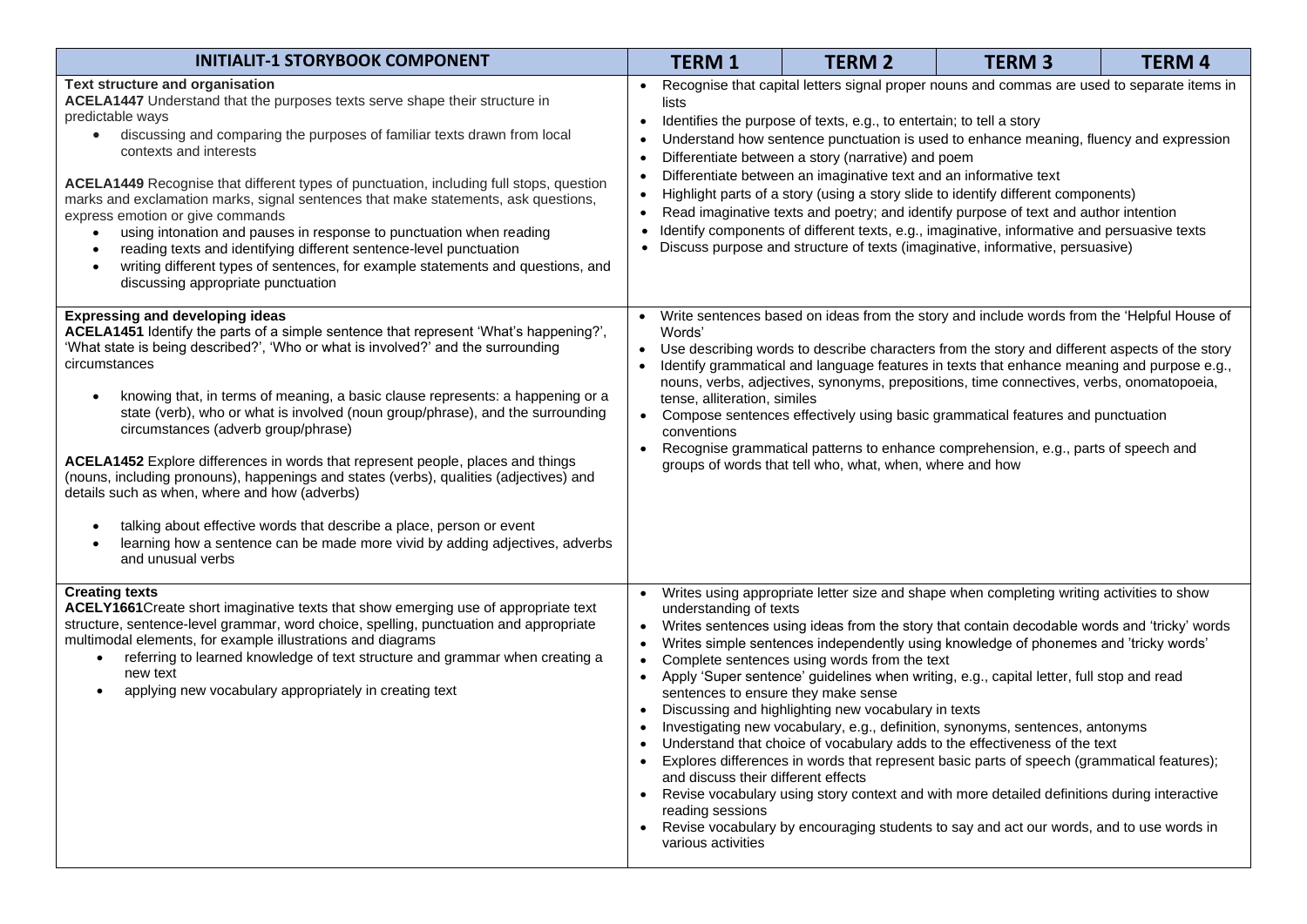| <b>INITIALIT-1 STORYBOOK COMPONENT</b>                                                                                                                                                                                                                                                                                                                                                                                                                                                                                                                                         | <b>TERM 1</b>                                                                                                                                                                                                                                                                                                                                                                                                                                                                                                                                                                                                                                                                                                                                                                                                                                                                                                                                                                                                                                                                                                                                                                                                                                                                                                                                                                                                                                                                                                                                                                                                     | <b>TERM 2</b>                                               | <b>TERM 3</b>                                                                                                                                                                                                                                                                   | <b>TERM 4</b>                                 |  |
|--------------------------------------------------------------------------------------------------------------------------------------------------------------------------------------------------------------------------------------------------------------------------------------------------------------------------------------------------------------------------------------------------------------------------------------------------------------------------------------------------------------------------------------------------------------------------------|-------------------------------------------------------------------------------------------------------------------------------------------------------------------------------------------------------------------------------------------------------------------------------------------------------------------------------------------------------------------------------------------------------------------------------------------------------------------------------------------------------------------------------------------------------------------------------------------------------------------------------------------------------------------------------------------------------------------------------------------------------------------------------------------------------------------------------------------------------------------------------------------------------------------------------------------------------------------------------------------------------------------------------------------------------------------------------------------------------------------------------------------------------------------------------------------------------------------------------------------------------------------------------------------------------------------------------------------------------------------------------------------------------------------------------------------------------------------------------------------------------------------------------------------------------------------------------------------------------------------|-------------------------------------------------------------|---------------------------------------------------------------------------------------------------------------------------------------------------------------------------------------------------------------------------------------------------------------------------------|-----------------------------------------------|--|
| ACELY1662 Re-read student's own texts and discuss possible changes to improve<br>meaning, spelling and punctuation<br>reading the students' own work aloud to listen for grammatical correctness:<br>checking use of capital letters, full stops, question marks and exclamation marks<br>ACELY1663 Write using unjoined lower case and upper-case letters<br>using correct posture and pencil grip<br>learning how each letter is constructed including where to start and the direction<br>to follow<br>writing words legibly using unjoined print script of consistent size | Demonstrate an awareness that some words have multiple meanings<br>$\bullet$<br>Understand the use of vocabulary about familiar and new topics<br>$\bullet$<br>Understand the use of vocabulary in everyday contexts (when do we use certain words)<br>$\bullet$<br>Show understanding of texts through appropriate written responses, e.g., recounting events in<br>stories or own similar events; writing acrostic poetry; listing facts; writing descriptions;<br>persuasive texts; writing letters; writing about favourite parts<br>Complete 'Word Work' by identifying new vocabulary, saying the word, using the word and<br>acting the word<br>Complete 'Word Connection' activities – choose a particular word and define it, use it in a<br>$\bullet$<br>sentence and illustrate it<br>Using the 'Helpful House of Words' poster to categorise vocabulary from texts according to<br>parts of speech<br>Compete 'Word play' activity to reinforce meaning of vocabulary<br>$\bullet$<br>Complete writing activities that provide opportunities to make connections using own<br>experiences, e.g., comparing self and character or event in the text<br>Provide writing opportunities for students to creative imaginative, informative and persuasive<br>$\bullet$<br>texts<br>Make connections and draw on personal experiences and text knowledge to express opinions<br>and compose sentences about varying aspects of the story book<br>Forms letters correctly during writing activities (consistent size and spacing)<br>Using correct pencil grip and correct posture when writing<br>$\bullet$ |                                                             |                                                                                                                                                                                                                                                                                 |                                               |  |
| <b>Expressing and developing ideas</b><br>ACELA1451 Identify the parts of a simple sentence that represent 'What's happening?',                                                                                                                                                                                                                                                                                                                                                                                                                                                | activities                                                                                                                                                                                                                                                                                                                                                                                                                                                                                                                                                                                                                                                                                                                                                                                                                                                                                                                                                                                                                                                                                                                                                                                                                                                                                                                                                                                                                                                                                                                                                                                                        |                                                             | Grammar focus areas introduced during script lessons and integrated into storybook                                                                                                                                                                                              |                                               |  |
| 'What state is being described?', 'Who or what is involved?' and the surrounding<br>circumstances<br>ACELA1452 Explore differences in words that represent people, places and things<br>(nouns, including pronouns), happenings and states (verbs), qualities (adjectives) and<br>details such as when, where and how (adverbs)<br>talking about effective words that describe a place, person or event<br>$\bullet$<br>learning how a sentence can be made more vivid by adding adjectives, adverbs<br>$\bullet$<br>and unusual verbs                                         | Concept card-<br>define and model<br>examples<br>nouns<br>verbs<br><b>Super Sentences</b>                                                                                                                                                                                                                                                                                                                                                                                                                                                                                                                                                                                                                                                                                                                                                                                                                                                                                                                                                                                                                                                                                                                                                                                                                                                                                                                                                                                                                                                                                                                         | Concept card-<br>define and model<br>examples<br>Adjectives | Concept card-<br>define and model<br>examples<br>Past tense - 'ed'<br>Adjectives (ending<br>with 'y')<br>Adverbs                                                                                                                                                                | Concept card-<br>define and model<br>examples |  |
|                                                                                                                                                                                                                                                                                                                                                                                                                                                                                                                                                                                | to                                                                                                                                                                                                                                                                                                                                                                                                                                                                                                                                                                                                                                                                                                                                                                                                                                                                                                                                                                                                                                                                                                                                                                                                                                                                                                                                                                                                                                                                                                                                                                                                                |                                                             | Use previously taught sounds, irregular high frequency words (tricky words) when writing<br>sentences (Independent activities) and completing writing activities based on story book ideas<br>Use compound words, nouns, verbs, homophones when writing sentences independently |                                               |  |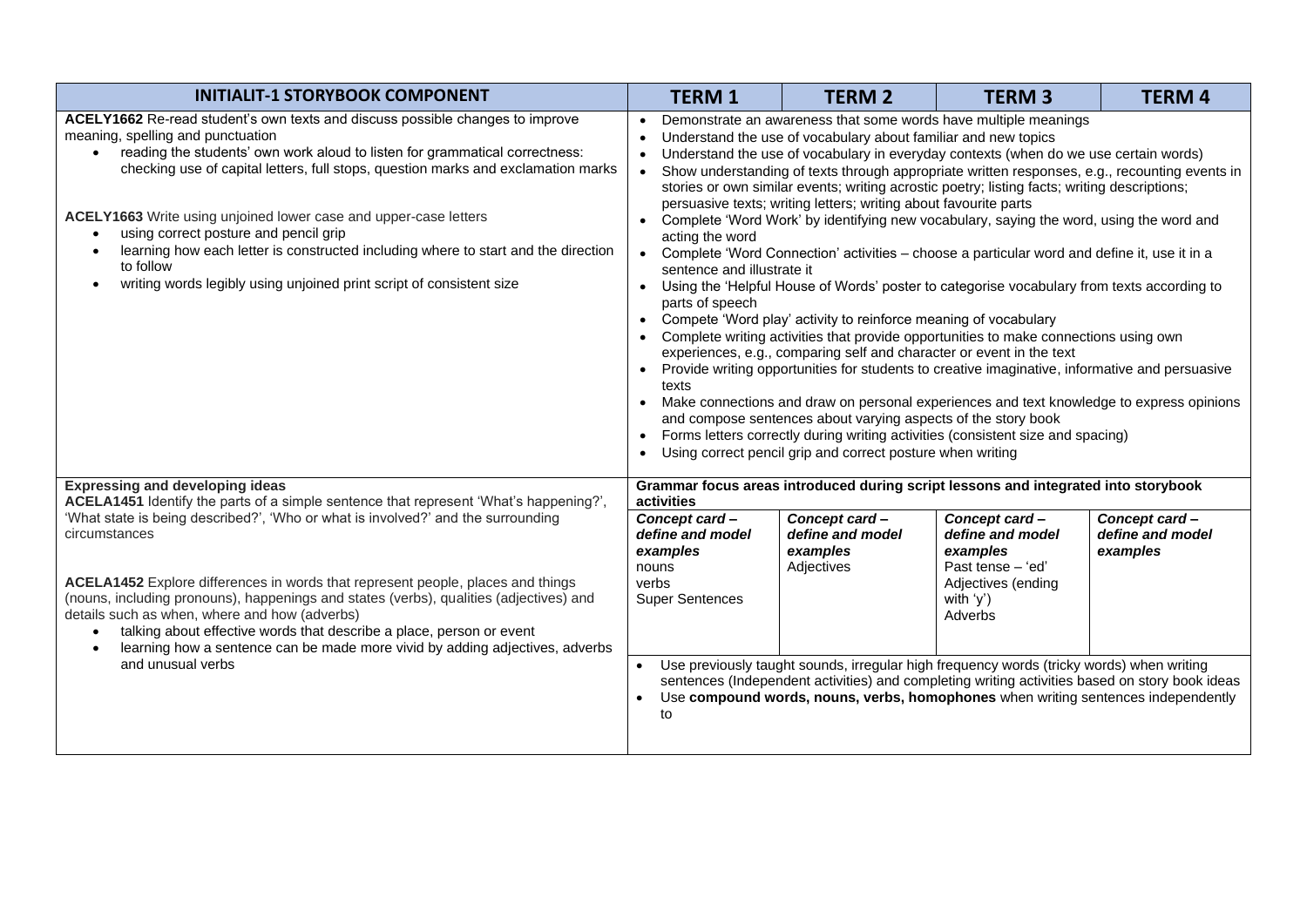| <b>INITIALIT-1 STORYBOOK COMPONENT</b>                                                                                                                                                                                                                                                                                                                                                                                                                                                                                                                                                                                                                                                                                                                                                                                                                                                                                                                                                                                                                                                                                                                                                                                                                                                                                                                                                                                 | <b>TERM 1</b>                                                                                                                                                                                                                                                                                                                                                                                                                                                                                                                                                                                                                                                                                                                                                                                                                                                                                                                                                                                                                                                                                     | <b>TERM 2</b> | <b>TERM3</b> | <b>TERM4</b> |  |  |
|------------------------------------------------------------------------------------------------------------------------------------------------------------------------------------------------------------------------------------------------------------------------------------------------------------------------------------------------------------------------------------------------------------------------------------------------------------------------------------------------------------------------------------------------------------------------------------------------------------------------------------------------------------------------------------------------------------------------------------------------------------------------------------------------------------------------------------------------------------------------------------------------------------------------------------------------------------------------------------------------------------------------------------------------------------------------------------------------------------------------------------------------------------------------------------------------------------------------------------------------------------------------------------------------------------------------------------------------------------------------------------------------------------------------|---------------------------------------------------------------------------------------------------------------------------------------------------------------------------------------------------------------------------------------------------------------------------------------------------------------------------------------------------------------------------------------------------------------------------------------------------------------------------------------------------------------------------------------------------------------------------------------------------------------------------------------------------------------------------------------------------------------------------------------------------------------------------------------------------------------------------------------------------------------------------------------------------------------------------------------------------------------------------------------------------------------------------------------------------------------------------------------------------|---------------|--------------|--------------|--|--|
| <b>Creating literature</b><br>ACELT1586 Recreate texts imaginatively using drawing, writing, performance and digital<br>forms of communication<br>retelling key events in stories using oral language, arts, digital technologies and<br>$\bullet$<br>performance media<br>writing character descriptions drawn from illustrations in stories<br>$\bullet$<br>retelling key events in stories using oral language, arts, digital technologies and<br>performance media                                                                                                                                                                                                                                                                                                                                                                                                                                                                                                                                                                                                                                                                                                                                                                                                                                                                                                                                                 | Show understanding of texts and ideas in texts through appropriate written responses e.g.<br>writing descriptions; writing letters; writing about favourite parts; retelling of the story<br>Completing a range of activities that show an understanding of the texts read and their<br>$\bullet$<br>language features e.g. story maps; illustration activities; cloze passages; general responses;<br>crossword puzzles, find-a-words<br>Illustrating parts of the text or particular aspects of the text to show understanding<br>Write words and sentences in response to stories to describe characters and events and to<br>express personal preferences<br>Use art forms, including drawing, craft and beginning writing to express personal responses to<br>stories<br>Writing simple sentences and responses to show understanding of stories<br>$\bullet$<br>Completing a range of activities that show an understanding of the texts read, e.g., story<br>maps; illustration activities; cloze passages; general responses; word maps; word webs;<br>character descriptions; sequencing |               |              |              |  |  |
| Interacting with others<br>ACELY1656 Engage in conversations and discussions, using active listening behaviours,<br>showing interest, and contributing ideas, information and questions<br>participating in informal and structured class, group and pair discussions about<br>$\bullet$<br>content area topics, ideas and information<br>ACELY1788 Use interaction including turn-taking, recognising the contributions of others,<br>speaking clearly and using appropriate volume and pace<br>identifying turn-taking patterns in group and pair work (for example initiating a<br>$\bullet$<br>topic, changing a topic when appropriate, staying on task, supporting other<br>speakers, eliciting responses, being supportive and attentive listeners, asking<br>relevant questions, providing useful feedback, prompting, checking<br>understanding, 'sharing the talking space'<br>participating in pair, group and class speaking and listening situations, including<br>$\bullet$<br>informal conversations and class discussions, contributing ideas and listening to<br>the contributions of others<br>taking turns, asking and answering questions and attempting to involve others in<br>$\bullet$<br>discussions<br>demonstrating active listening behaviour and responding to what others say in<br>pair, group and class discussions<br>attempting correct pronunciation of new vocabulary<br>$\bullet$ | Respond to a wide range of texts through discussion in pairs, groups and as a class<br>Actively listens and responds appropriately during class discussions<br>• Promote oral language through interactive reading techniques that elicit longer responses<br>from students<br>Responds to teacher and peer instructions<br>$\bullet$<br>Explain personal opinions orally using supporting reasons, simple inferences and reasonable<br>prediction<br>• Orally retelling stories and ordering events in correct sequence<br>Expressing opinions about stories<br>Demonstrates active listening and responds appropriately during class discussions<br>$\bullet$<br>Follows instructions given by the teacher during independent and group activities<br>$\bullet$                                                                                                                                                                                                                                                                                                                                 |               |              |              |  |  |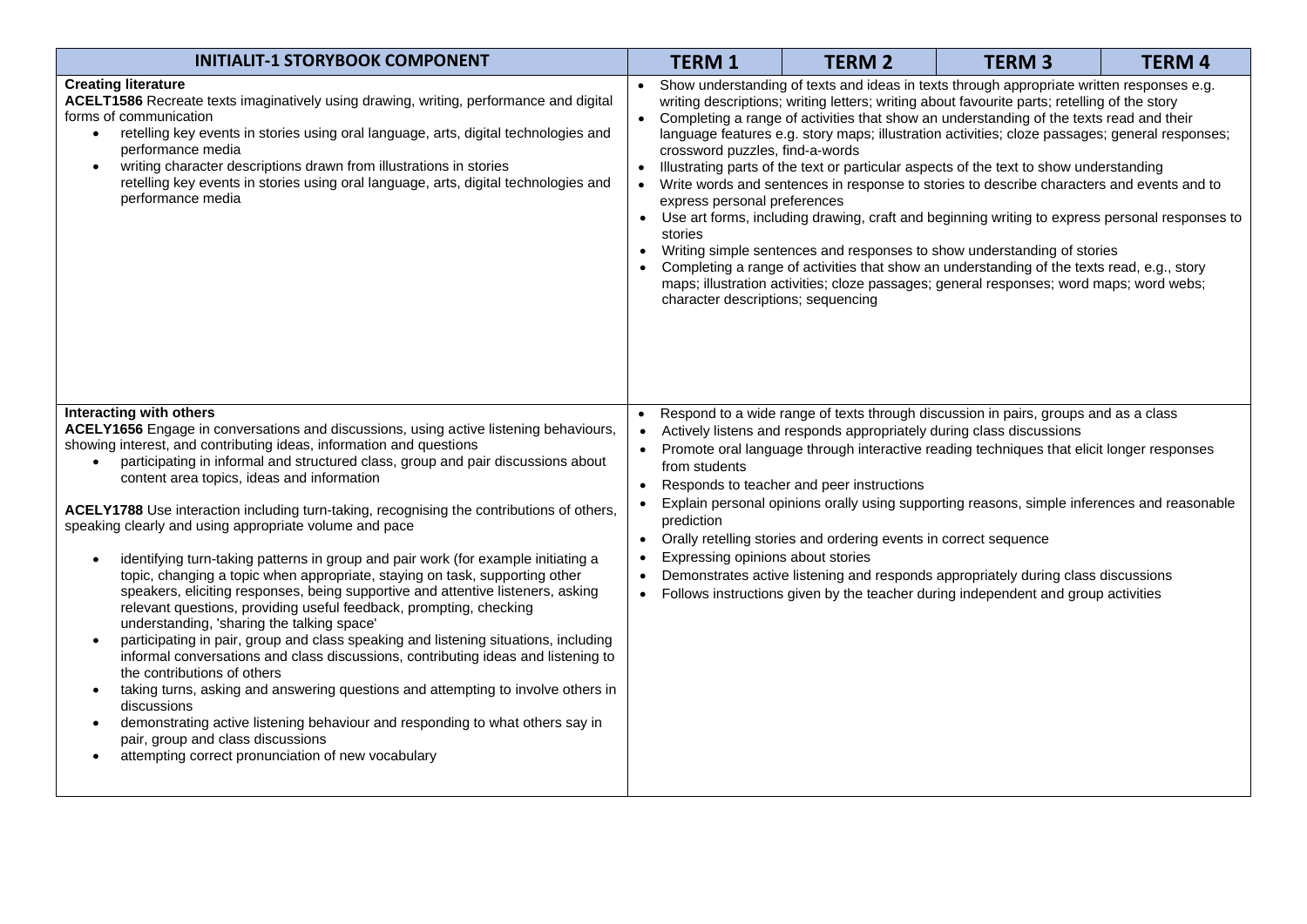| <b>INITIALIT-1 STORYBOOK COMPONENT</b>                                                                                                                                                                                                                                                                                                                                                                                                                                                                                                                                                                                                                                            | <b>TERM1</b>                                                                                                                                                                                                                                                                                                                                                                                                                                                                                                                                                                                                                                                                                                                                                                                                                                                                                                                                                                                                                                                                                                                                                                                                                                                                                                                                                                                                                                                                                                                                                                                                                                                                                                                                                                                                                      | <b>TERM 2</b> | <b>TERM 3</b> | <b>TERM4</b> |  |  |
|-----------------------------------------------------------------------------------------------------------------------------------------------------------------------------------------------------------------------------------------------------------------------------------------------------------------------------------------------------------------------------------------------------------------------------------------------------------------------------------------------------------------------------------------------------------------------------------------------------------------------------------------------------------------------------------|-----------------------------------------------------------------------------------------------------------------------------------------------------------------------------------------------------------------------------------------------------------------------------------------------------------------------------------------------------------------------------------------------------------------------------------------------------------------------------------------------------------------------------------------------------------------------------------------------------------------------------------------------------------------------------------------------------------------------------------------------------------------------------------------------------------------------------------------------------------------------------------------------------------------------------------------------------------------------------------------------------------------------------------------------------------------------------------------------------------------------------------------------------------------------------------------------------------------------------------------------------------------------------------------------------------------------------------------------------------------------------------------------------------------------------------------------------------------------------------------------------------------------------------------------------------------------------------------------------------------------------------------------------------------------------------------------------------------------------------------------------------------------------------------------------------------------------------|---------------|---------------|--------------|--|--|
| Interpreting, analysing, evaluating<br>ACELY1660 Use comprehension strategies to build literal and inferred meaning about<br>key events, ideas and information in texts that they listen to, view and read by drawing on<br>growing knowledge of context, text structures and language features<br>making connections between the text and students' own experiences, and<br>$\bullet$<br>between information in print and images<br>finding key information in a text<br>$\bullet$<br>making inferences about characters' feelings and motives<br>$\bullet$<br>making predictions from the cover, from illustrations and at points in the text<br>$\bullet$<br>before reading on | Apply comprehension strategies (prediction; making connections; summarising; questioning;<br>visualizing; monitoring/clarifying) through a variety of activities to show understanding of story<br>books<br>Apply comprehension strategies, predicting, making connections, questioning, summarising<br>$\bullet$<br>(identifying main idea) and visualising to show understanding of story books<br>Predicts and discusses ideas drawn from title, illustrations and blurb; predict author intent,<br>series of events and possible endings<br>Beginning to make inferences using ideas from the text<br>$\bullet$<br>Retells familiar stories and events in logical sequence to show understanding<br>Sequence a summary of events<br>٠<br>Identify visual representations of characters' actions, reactions, speech and thought<br>processes in narratives, and consider how these images add to the meaning of accompanying<br>words<br>Respond to literal, inferential, definitional and evaluative questions during interactive reading<br>$\bullet$<br>as part of text comprehension<br>Identify characteristic features of texts, e.g., repetition, vocabulary, compare/contrast, cause-<br>$\bullet$<br>and-effect<br>Use background knowledge to make inferences about character actions, ideas in a text<br>Understands text by making connections using own experiences and knowledge of the world<br>$\bullet$<br>Opportunities provided to make 'text to self' and 'text to world' connections<br>Compare characters and/or events to own experiences<br>$\bullet$<br>Understands patterns of repetition in simple texts<br>Question before, during and after reading to show understanding<br>Discuss prior knowledge before reading text providing opportunities to make connections<br>before and during reading |               |               |              |  |  |
| Literature and context<br>ACELT1581 Discuss how authors create characters using language and images<br>identifying some features of characters and how particular words and images convey<br>qualities of their nature, for example some characters are portrayed as shy, others<br>adventurous                                                                                                                                                                                                                                                                                                                                                                                   | • Discuss the characters and settings of different texts and explore how language is used to<br>present these features in different ways<br>• understand that texts can draw on readers' or viewers' knowledge of texts to make meaning<br>and enhance enjoyment<br>• Discuss possible author intent and audience                                                                                                                                                                                                                                                                                                                                                                                                                                                                                                                                                                                                                                                                                                                                                                                                                                                                                                                                                                                                                                                                                                                                                                                                                                                                                                                                                                                                                                                                                                                 |               |               |              |  |  |
| <b>Responding to literature</b><br>ACELT1582 Discuss characters and events in a range of literary texts and share<br>personal responses to these texts, making connections with students' own experiences<br>comparing characters and events in texts to students' own experiences                                                                                                                                                                                                                                                                                                                                                                                                | Begin to understand that their own experience helps shape their responses to and enjoyment<br>of texts<br>Discuss aspects of stories e.g. setting, characters and makes connections with students' own<br>$\bullet$<br>experiences<br>Begin to understand that their own experience helps shape their responses to and enjoyment<br>$\bullet$<br>of texts<br>Discuss the different organisational pattern of texts, e.g., stories<br>Recreate parts of text through drawing and writing<br>Express a range of feelings in response to a text                                                                                                                                                                                                                                                                                                                                                                                                                                                                                                                                                                                                                                                                                                                                                                                                                                                                                                                                                                                                                                                                                                                                                                                                                                                                                      |               |               |              |  |  |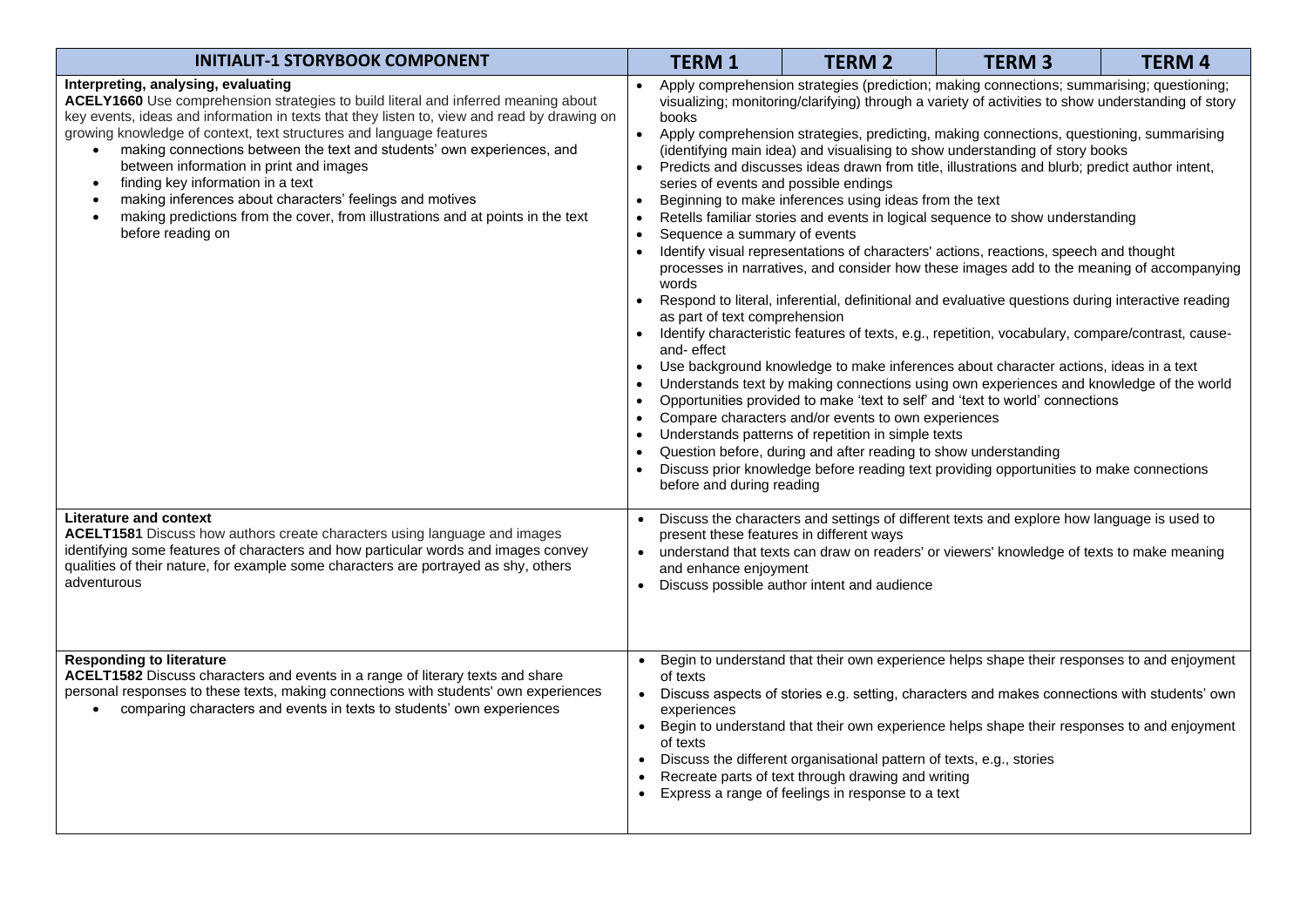| <b>INITIALIT-1 STORYBOOK COMPONENT</b>                                                                                                                                                                                                                                                                                                                                                                                                      | <b>TERM 1</b>           | <b>TERM 2</b>                                                                                                                                                                                                                                                                              | <b>TERM 3</b>                                                                                                                                                                                  | <b>TERM 4</b> |
|---------------------------------------------------------------------------------------------------------------------------------------------------------------------------------------------------------------------------------------------------------------------------------------------------------------------------------------------------------------------------------------------------------------------------------------------|-------------------------|--------------------------------------------------------------------------------------------------------------------------------------------------------------------------------------------------------------------------------------------------------------------------------------------|------------------------------------------------------------------------------------------------------------------------------------------------------------------------------------------------|---------------|
| <b>Examining literature</b><br>ACELT1584 Discuss features of plot, character and setting in different types of literature<br>and explore some features of characters in different texts<br>examining different types of literature including traditional tales, humorous<br>stories and poetry<br>discussing how plots develop including: beginnings (orientation), how the<br>problem (complication) is introduced and solved (resolution) | the text when retelling | Identify type of text, briefly discuss structure and purpose<br>Identifies the purpose of texts, e.g., to entertain; to tell a story<br>present these features in different ways<br>Discuss possible author intent and audience<br>Complete activities that require retelling of the story | Discuss the characters and settings of different texts and explore how language is used to<br>Discuss parts of the text, e.g., beginning, middle and end; identify the problem and solution in |               |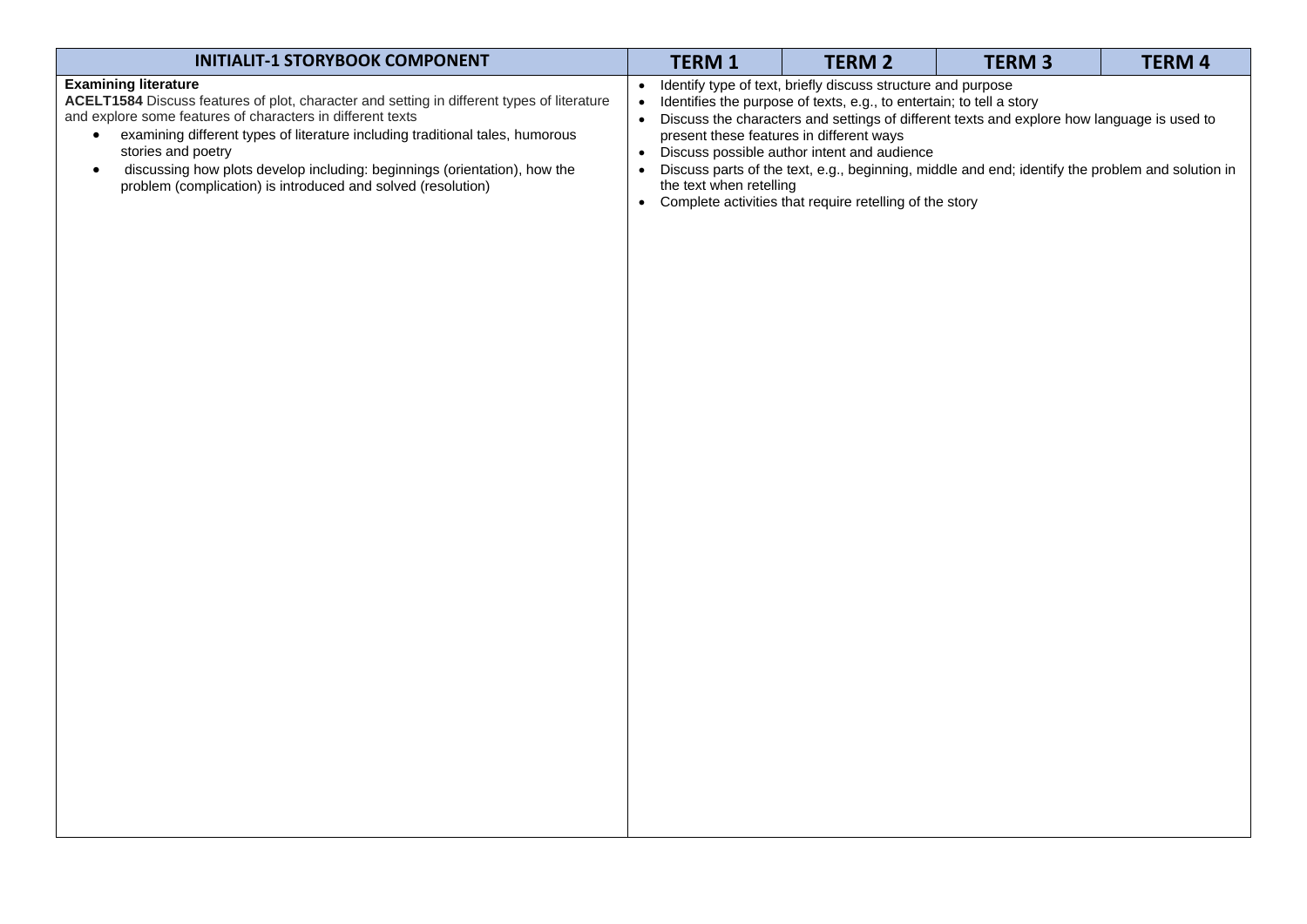## **YEAR 1 INITIALIT READERS / TEXT READING (ACARA)**

*National Literacy Learning Progression Levels* 

*Phonological awareness PhA2; PhA3; PhA4*

*Phonic knowledge and word recognition (reading decodable texts) PKW3; PKW4; PKW5; PKW6*

*Fluency (reading decodable texts) FIY1; FIY2; FIY3*

*Understanding texts (reading decodable texts; applying phonic knowledge) UnT2; UnT3; UnT4; UnT5 UnT6*

| YEAR 1 INITIALIT READERS / TEXT READING                                                                                                                                                                                                                                                                                                                                                 | <b>TERM 1</b>                                                                                                                                               | <b>TERM 2</b>                                                                                      | <b>TERM3</b>                                                                             | <b>TERM 4</b>                                                        |
|-----------------------------------------------------------------------------------------------------------------------------------------------------------------------------------------------------------------------------------------------------------------------------------------------------------------------------------------------------------------------------------------|-------------------------------------------------------------------------------------------------------------------------------------------------------------|----------------------------------------------------------------------------------------------------|------------------------------------------------------------------------------------------|----------------------------------------------------------------------|
| Language<br><b>Phonics and word knowledge</b>                                                                                                                                                                                                                                                                                                                                           | Initialit focus areas introduced and/or reviewed as per scope and sequence - Students use and apply<br>knowledge of sounds and concepts taught to read text |                                                                                                    |                                                                                          |                                                                      |
| ACELA 1457 Manipulate phonemes in spoken words by addition, deletion and substitution<br>of initial, medial and final phonemes to generate new words<br>recognising words that start with a given sound, or end with a given sound, or<br>have medial sound, for example 'b-e-d' and 'l-e-g'<br><b>ACELA1458</b> Use short vowels, common long vowels, consonant digraphs and consonant | s, m, t, a, p, i, f, r<br>o, c, d, h, e, n, g, l<br>k, u, b, j<br>qu, v, w, x, y, z<br>CVCC, CCVC, CCVCC<br>words                                           | y (cry)<br>igh(light)<br>ue (glue)<br>ew (grew)<br>Review - vowel<br>digraphs                      | $OW - \text{cow}$<br>$ou$ – cloud<br>Past tense 'ed'<br>aw<br>au<br>Spelling rule: FLoSS | Soft 'c'<br>Soft 'q'<br>dge/_ge<br>ch<br>tch<br>Prefix 'un'          |
| blends when writing, and blend these to read single syllable words<br>using knowledge of letters and sounds to write words with short vowels, for<br>$\bullet$<br>example 'man', and common long vowel sounds, for example 'cake'<br>using knowledge of letters sounds to write single-syllable words with consonant<br>digraphs and consonant blends, for example 'wish' and 'rest'    | doublets ¬II, ss, ff, zz<br>ck<br>sh, wh<br>ch<br>th (thumb, feather)<br>oo (moon, book)                                                                    | What is a suffix?<br>Adding 's' - plurals<br>ar<br>or/ore<br>Adding 's' $-$<br>noun/verb agreement | and 'ck'<br>$_y$ /ey (ee)<br>Adjectives with suffix<br>y'<br>oy/oi<br>Adverb 'ly'        | 2, 3 syllable words                                                  |
| ACELA1459 Understand that a letter can represent more than one sound and that a<br>syllable must contain a vowel sound<br>Use spelling knowledge                                                                                                                                                                                                                                        | ng<br>VC/CV words<br>ai/ay<br>ee/ea                                                                                                                         | Suffix 'ing'<br>Base word + suffix<br>ir/ur<br>er                                                  | Contractions<br>ear<br>eer<br>air                                                        |                                                                      |
| ACELA1778 Understand how to spell one and two syllable words with common letter<br>patterns                                                                                                                                                                                                                                                                                             | oa (boat)<br>ow (snow)                                                                                                                                      | 2 syllable words 'er'<br>Suffix 'er'<br>Split digraph a e                                          | are (care)                                                                               |                                                                      |
| writing one-syllable words containing known blends, for example 'bl' and 'st'<br>$\bullet$                                                                                                                                                                                                                                                                                              |                                                                                                                                                             | Split digraph i_e<br>Split digraph o_e                                                             |                                                                                          |                                                                      |
| <b>ACELA1455</b> Recognise and know how to use simple grammatical morphemes to create<br>word families                                                                                                                                                                                                                                                                                  | Concepts defined using concept cards (during scripted lessons) - Students use and apply knowledge                                                           | Split digraph e_e, u_e                                                                             |                                                                                          |                                                                      |
| building word families from common morphemes, for example 'play', 'plays',<br>'playing', 'played', 'playground'                                                                                                                                                                                                                                                                         |                                                                                                                                                             | of sounds, concepts and rules taught to read decodable / guided readers                            |                                                                                          |                                                                      |
| using morphemes to read words, for example by recognising the base word in<br>words such as 'walk-ed'                                                                                                                                                                                                                                                                                   | Concept card-<br>define and model<br>examples<br><b>Syllables</b>                                                                                           | Concept card-<br>define and model<br>examples<br>Vowel with 'y'                                    | <b>Concept card define</b><br>and model<br>examples<br>Floss rule (when                  | <b>Concept card</b><br>define and model<br>examples<br>Prefix ('un') |
| ACELA1821 Use visual memory to read and write high-frequency words<br>learning an increasing number of high-frequency words recognised in shared texts<br>and texts being read independently, for example 'one', 'have', 'them' and 'about'                                                                                                                                             | Vowels<br>Phonemes<br>Digraphs                                                                                                                              | Trigraphs<br>Suffixes ('s'; 'ing'; 'er')<br><b>Plurals</b>                                         | f/l/s/z is heard after a<br>short vowel at the end<br>of a one-syllable                  |                                                                      |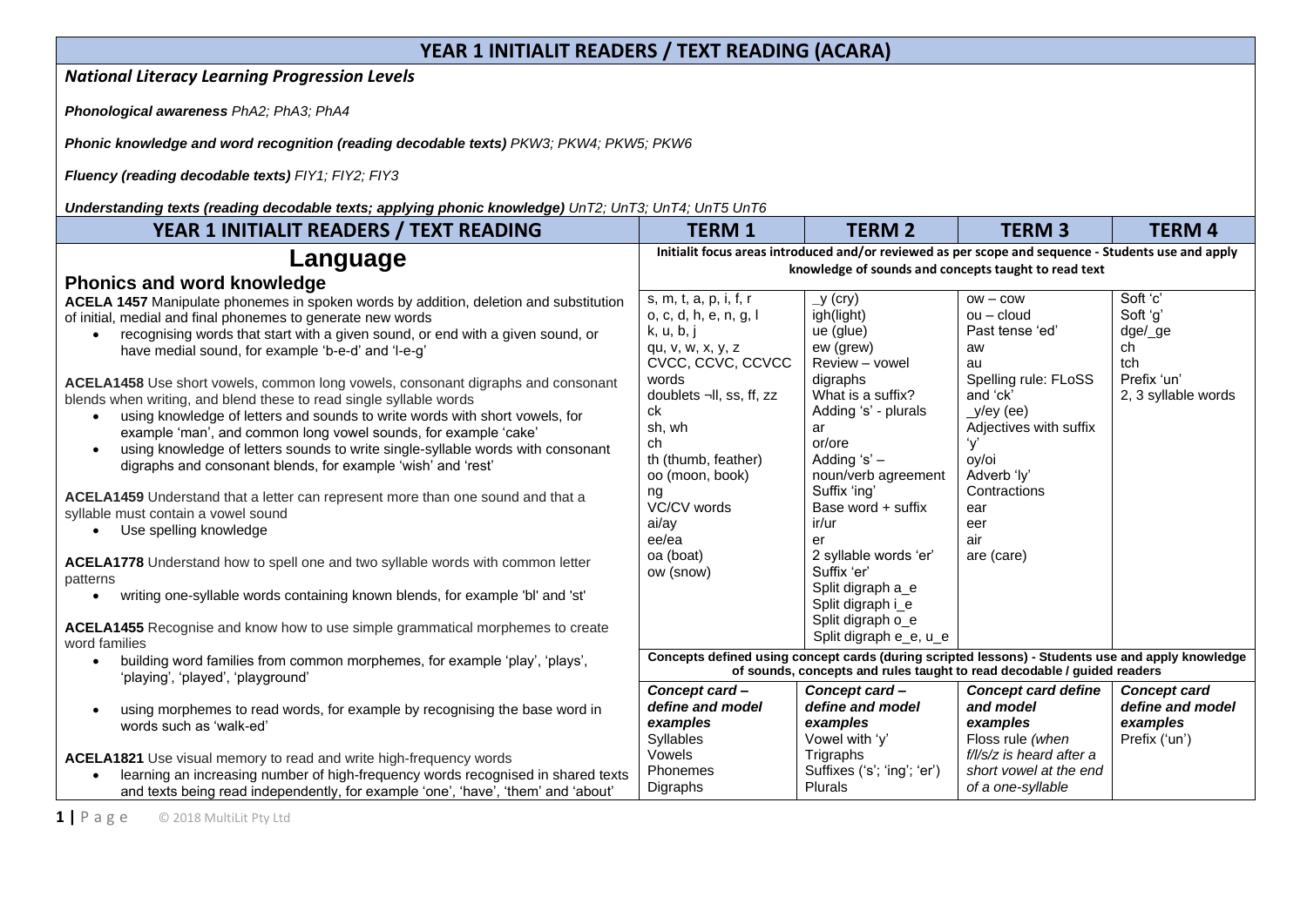| Consonants<br>Compound words<br>Homophones | Base word and suffix<br>Bossy 'e' | it is spelled with<br>word.<br>a double ff. II.<br>II. ss.zz<br>Contractions |  |
|--------------------------------------------|-----------------------------------|------------------------------------------------------------------------------|--|
|                                            |                                   | Past tense 'ed'                                                              |  |

| YEAR 1 INITIALIT READERS / TEXT READING                                                                                                                                                                                                                                                                                               | <b>TERM 1</b>                                                                                                                                                                                                                                                                                                                                                                         | <b>TERM 2</b>                                                                                                                                                                                                                                                             | <b>TERM 3</b>                                                                                                                                                                                                                                                                                                                                                                       | <b>TERM 4</b>                                             |  |
|---------------------------------------------------------------------------------------------------------------------------------------------------------------------------------------------------------------------------------------------------------------------------------------------------------------------------------------|---------------------------------------------------------------------------------------------------------------------------------------------------------------------------------------------------------------------------------------------------------------------------------------------------------------------------------------------------------------------------------------|---------------------------------------------------------------------------------------------------------------------------------------------------------------------------------------------------------------------------------------------------------------------------|-------------------------------------------------------------------------------------------------------------------------------------------------------------------------------------------------------------------------------------------------------------------------------------------------------------------------------------------------------------------------------------|-----------------------------------------------------------|--|
| <b>Phonics and word knowledge</b>                                                                                                                                                                                                                                                                                                     | Initialit readers and associated sound / concept                                                                                                                                                                                                                                                                                                                                      |                                                                                                                                                                                                                                                                           |                                                                                                                                                                                                                                                                                                                                                                                     |                                                           |  |
| ACELA1822 Segment consonant blends or clusters into separate phonemes at the<br>beginnings and ends of one syllable words<br>saying sounds in order for a given spoken word, for example 's-p-oo-n' and<br>'f-i-s-t'<br>segmenting blends at the beginning and end of given words, for example 'b-l-ue'<br>$\bullet$<br>and 'd-u-s-t' | Level 10.1 - 10.7<br>s, m, t, a, p, i, f, $r$<br>o, c, d, h, e, n, g, l<br>k, u, b, j<br>qu, v, w, x, y, z<br>doublets ¬II, ss, ff, zz<br>ck<br>sh, wh<br>ch<br>th (thumb, feather)<br>oo (moon, book)<br>ng<br>Level 11.1a-11.1b<br>ai/ay<br>Level 11.2a - 11.2b<br>ee/ea<br>Level 11.3a - 11.3b<br>oa (boat)<br>ow (snow)<br>Level 10.7 shared<br>Read decodable texts<br>$\bullet$ | Level 11.4a - 11.4b<br>$y$ (cry)<br>igh(light)<br>Level 11.5a - 11.5b<br>ue (glue)<br>ew (grew)<br>Level 11.6 shared<br>Level 12.1a - 12.1b<br>ar<br>Level 12.2a - 12.2b<br>or/ore<br>Level 12.3a - 12.3b<br>ir/ur<br>er<br>Initialit readers / guided reading activities | Level 12.4a<br>ear<br>eer<br>Level 12.4b<br>air<br>are (care)<br>Level 12.5 shared<br>Level 13.1 - 13.8<br>split digraph (review)<br>Level 13.9 shared<br>Level 14.1a - 14.1b<br>$OW - \text{COW}$<br>$ou$ – cloud<br>Level 14.2a - 14.2b<br>aw<br>au<br>Level 14.3a - 14.3b<br>oy/oi<br>Level 14.4 shared<br>Level 15.1 - 15.10<br>vowel digraph<br>(review)<br>Level 15.11 shared | Level 16.1 - 16.6<br>Review using all<br>graphemes taught |  |
|                                                                                                                                                                                                                                                                                                                                       | Review sounds to be found in the reader (Initialit reader includes the targeted sounds)<br>$\bullet$<br>Use knowledge of phonemes and letter-sound relationships to decode words whilst reading                                                                                                                                                                                       |                                                                                                                                                                                                                                                                           |                                                                                                                                                                                                                                                                                                                                                                                     |                                                           |  |
|                                                                                                                                                                                                                                                                                                                                       | $\bullet$                                                                                                                                                                                                                                                                                                                                                                             | Use knowledge of 'tricky words' to read sight words and high frequency words                                                                                                                                                                                              |                                                                                                                                                                                                                                                                                                                                                                                     |                                                           |  |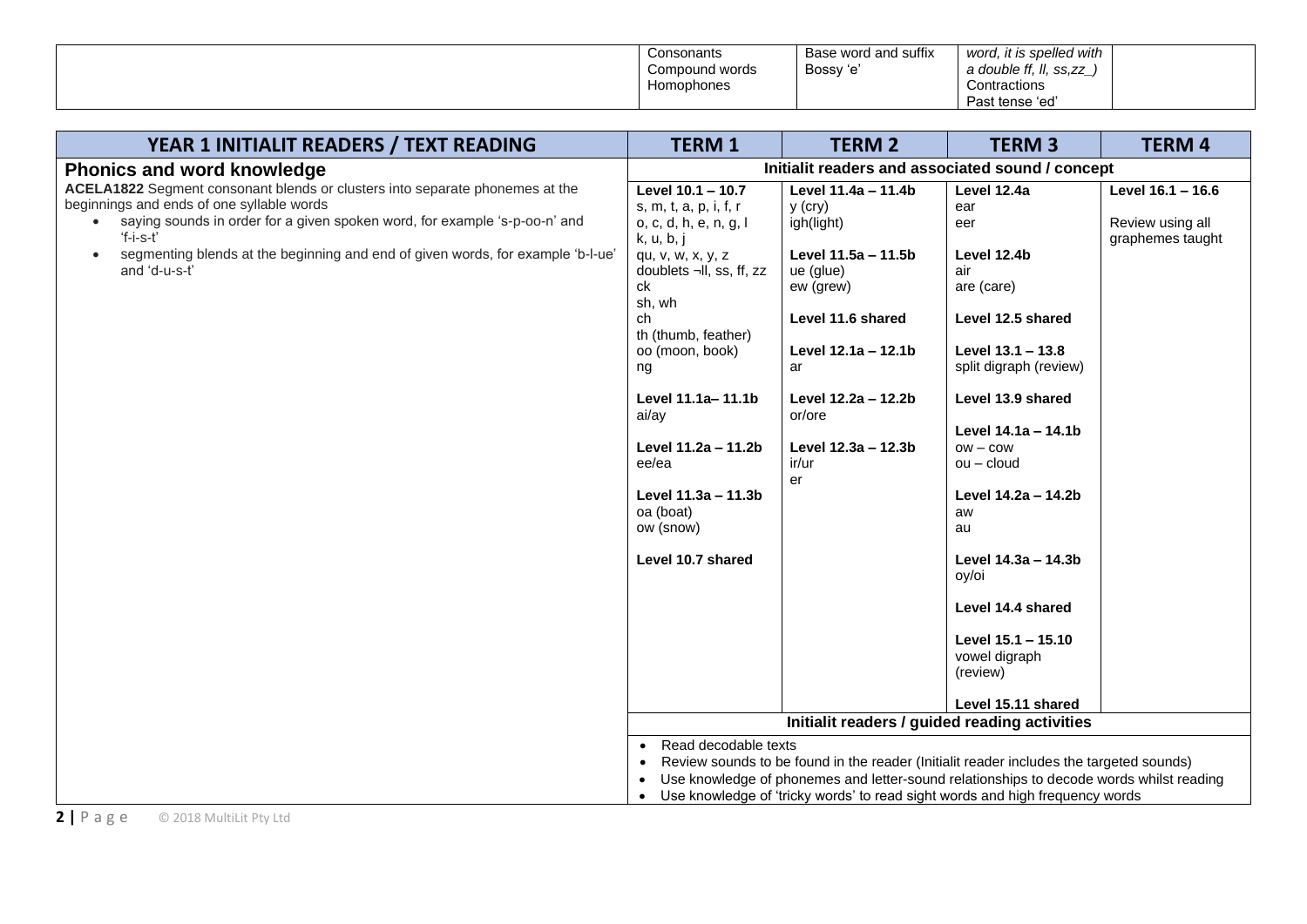| Read aloud to practise fluency and respond to punctuation                             |
|---------------------------------------------------------------------------------------|
| Working towards fluency (automaticity) when using knowledge of sounds to decode words |
| Working towards fluency (automaticity) when recognising and reading 'tricky' words    |
| Reading regular and irregular words /'tricky' words                                   |
| Apply knowledge of short vowels to read words accurately                              |
| Read CV, CVC, CCVC, CVCC and CCVCC words using knowledge of sounds                    |
|                                                                                       |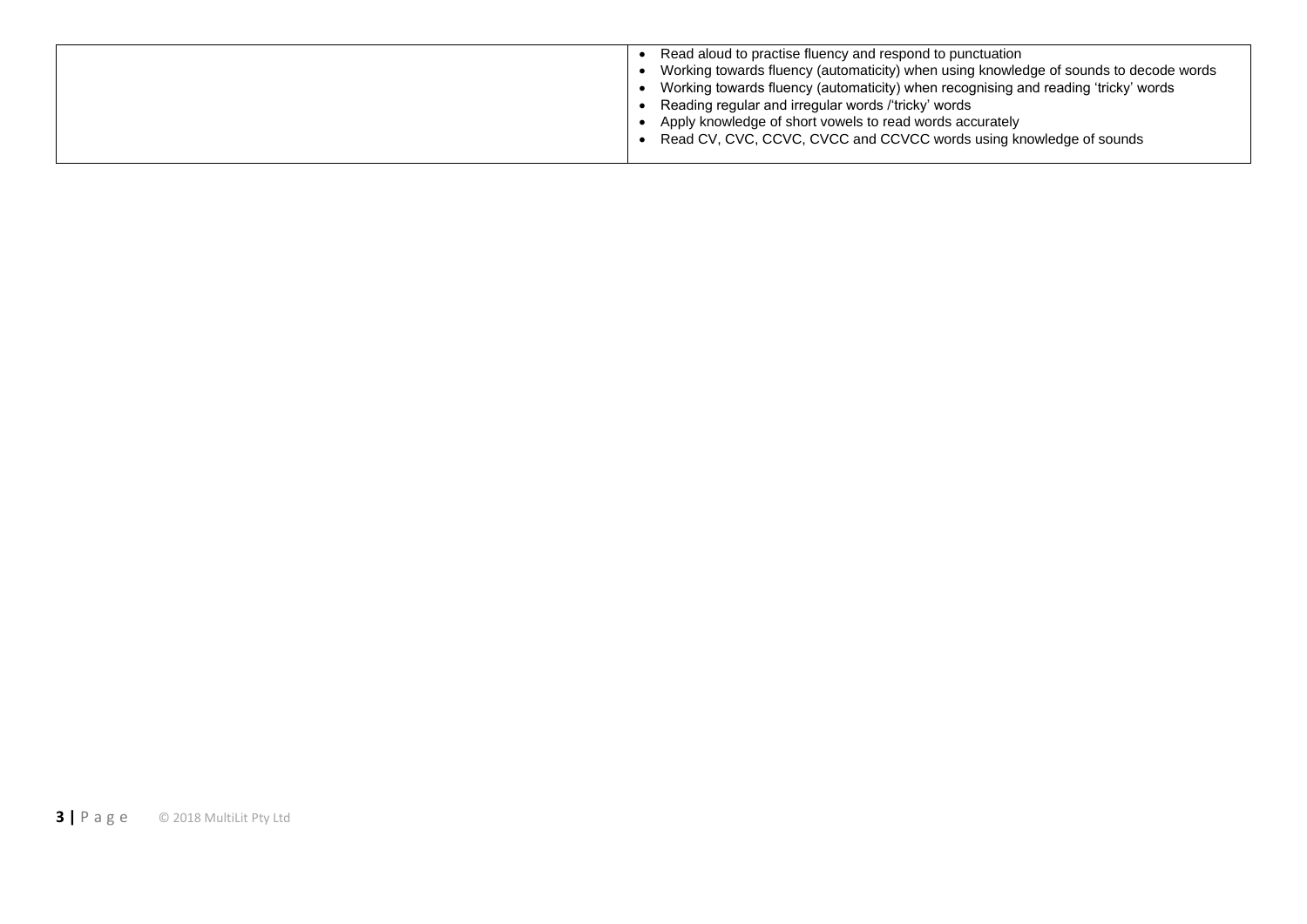| YEAR 1 INITIALIT READERS / TEXT READING                                                                                                                                                                                                                                                                                                                                                                               | <b>TERM1</b>                                                                                                                                                                                                                                                                                                                                                                                                                                                                                                                                                       | <b>TERM 2</b>                                                                                                                                            | <b>TERM3</b> | <b>TERM 4</b> |
|-----------------------------------------------------------------------------------------------------------------------------------------------------------------------------------------------------------------------------------------------------------------------------------------------------------------------------------------------------------------------------------------------------------------------|--------------------------------------------------------------------------------------------------------------------------------------------------------------------------------------------------------------------------------------------------------------------------------------------------------------------------------------------------------------------------------------------------------------------------------------------------------------------------------------------------------------------------------------------------------------------|----------------------------------------------------------------------------------------------------------------------------------------------------------|--------------|---------------|
|                                                                                                                                                                                                                                                                                                                                                                                                                       | Initialit readers / guided reading activities                                                                                                                                                                                                                                                                                                                                                                                                                                                                                                                      |                                                                                                                                                          |              |               |
|                                                                                                                                                                                                                                                                                                                                                                                                                       | Recognise lower case letters (graphemes) and the most common sounds (phonemes) they<br>represent<br>Apply knowledge of short vowels when reading words<br>$\bullet$<br>Read words with sounds taught<br>Pronounce sounds correctly as taught - 'voiced' or 'unvoiced'<br>Differentiates the different sounds and pronunciation of 'oo' (e.g.: book, broom); 'th' (thumb,<br>$\bullet$<br>this); 'ay' (play) and 'ai' (rain) when reading<br>Apply knowledge of short and long vowels when reading<br>$\bullet$<br>Read words containing sounds taught<br>$\bullet$ |                                                                                                                                                          |              |               |
| <b>Text structure and organisation</b><br>ACELA1449 Recognise that different types of punctuation, including full stops, question<br>marks and exclamation marks, signal sentences that make statements, ask questions,<br>express emotion or give commands<br>using intonation and pauses in response to punctuation when reading<br>reading texts and identifying different sentence-level punctuation<br>$\bullet$ | $\bullet$<br>$\bullet$                                                                                                                                                                                                                                                                                                                                                                                                                                                                                                                                             | Respond to punctuation correctly when reading (eg stopping at a fullstop)<br>Recognise that a question and statement is different by changing expression |              |               |
| <b>Literature</b>                                                                                                                                                                                                                                                                                                                                                                                                     |                                                                                                                                                                                                                                                                                                                                                                                                                                                                                                                                                                    | Discuss the different organisational patterns of texts e.g., stories (have a beginning, middle<br>and end; with characters and a series of events)       |              |               |
| <b>Literature and context</b>                                                                                                                                                                                                                                                                                                                                                                                         | $\bullet$                                                                                                                                                                                                                                                                                                                                                                                                                                                                                                                                                          | Express a range of feelings in response to a text                                                                                                        |              |               |
| ACELT1581 Discuss how authors create characters using language and images                                                                                                                                                                                                                                                                                                                                             | $\bullet$                                                                                                                                                                                                                                                                                                                                                                                                                                                                                                                                                          | Discuss characters and story in small groups                                                                                                             |              |               |
| identifying some features of characters and how particular words and images<br>$\bullet$<br>convey qualities of their nature, for example some characters are portrayed as<br>shy, others adventurous                                                                                                                                                                                                                 | $\bullet$                                                                                                                                                                                                                                                                                                                                                                                                                                                                                                                                                          | Orally describe characters using language from the text                                                                                                  |              |               |
| <b>Responding to literature</b>                                                                                                                                                                                                                                                                                                                                                                                       |                                                                                                                                                                                                                                                                                                                                                                                                                                                                                                                                                                    | Begin to understand that their own experience helps shape their responses to and enjoyment                                                               |              |               |
| ACELT1582 Discuss characters and events in a range of literary texts and share<br>personal responses to these texts, making connections with students' own experiences<br>comparing characters and events in texts to students' own experiences                                                                                                                                                                       | of texts<br>connections with own experiences                                                                                                                                                                                                                                                                                                                                                                                                                                                                                                                       | Discuss aspects of stories in relation to own experiences eg setting, characters and make                                                                |              |               |
|                                                                                                                                                                                                                                                                                                                                                                                                                       | $\bullet$<br>of texts                                                                                                                                                                                                                                                                                                                                                                                                                                                                                                                                              | Begin to understand that their own experience helps shape their responses to and enjoyment                                                               |              |               |
|                                                                                                                                                                                                                                                                                                                                                                                                                       | $\bullet$                                                                                                                                                                                                                                                                                                                                                                                                                                                                                                                                                          | Discuss the different organisational pattern of texts eg stories<br>Express a range of feelings in response to a text                                    |              |               |
|                                                                                                                                                                                                                                                                                                                                                                                                                       | ٠                                                                                                                                                                                                                                                                                                                                                                                                                                                                                                                                                                  | Discuss texts in groups to demonstrate an understanding of the story                                                                                     |              |               |
|                                                                                                                                                                                                                                                                                                                                                                                                                       | $\bullet$                                                                                                                                                                                                                                                                                                                                                                                                                                                                                                                                                          | Discuss favourite parts of the text and why the students liked particular parts of the text                                                              |              |               |
| <b>Examining literature</b>                                                                                                                                                                                                                                                                                                                                                                                           | $\bullet$                                                                                                                                                                                                                                                                                                                                                                                                                                                                                                                                                          | Identify type of text, briefly discuss structure and purpose (eg story)                                                                                  |              |               |
| ACELT1584 Discuss features of plot, character and setting in different types of literature                                                                                                                                                                                                                                                                                                                            | $\bullet$                                                                                                                                                                                                                                                                                                                                                                                                                                                                                                                                                          | Identifies the purpose of texts e.g. to entertain; to tell a story                                                                                       |              |               |
| and explore some features of characters in different texts                                                                                                                                                                                                                                                                                                                                                            |                                                                                                                                                                                                                                                                                                                                                                                                                                                                                                                                                                    | Discuss the characters and settings of different texts and explore how language is used to<br>present these features in different ways                   |              |               |
| examining different types of literature including traditional tales, humorous<br>$\bullet$                                                                                                                                                                                                                                                                                                                            | $\bullet$                                                                                                                                                                                                                                                                                                                                                                                                                                                                                                                                                          | Discuss possible author intent and audience                                                                                                              |              |               |
| stories and poetry                                                                                                                                                                                                                                                                                                                                                                                                    | the text when retelling                                                                                                                                                                                                                                                                                                                                                                                                                                                                                                                                            | Discuss parts of the text e.g. beginning, middle and end; identify the problem and solution in                                                           |              |               |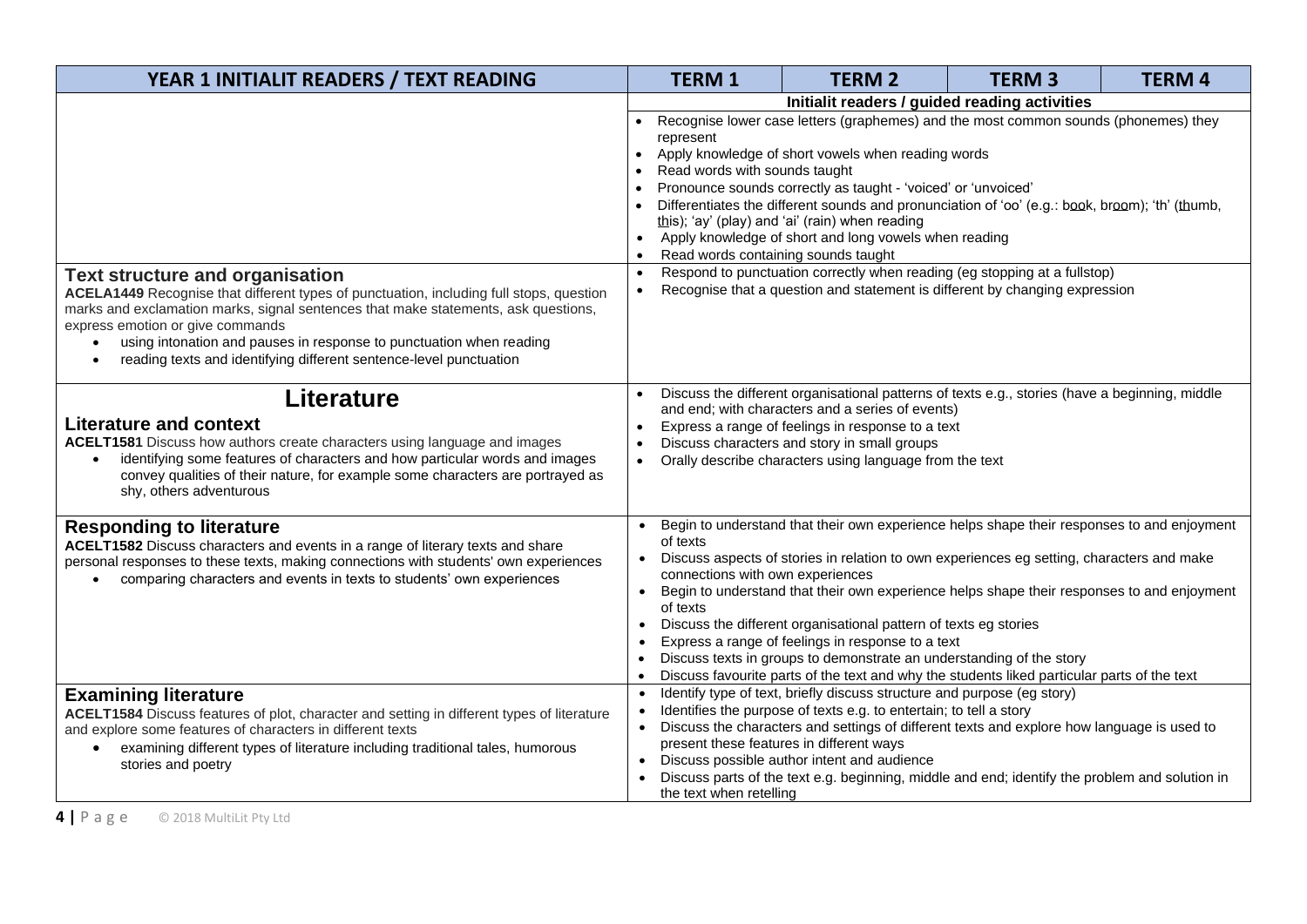| . how the<br>discussing how plots develop including: beginnings (orientation), , | llv retell the storv<br>$\mathbf{r}$<br>Jid" |
|----------------------------------------------------------------------------------|----------------------------------------------|
| problem<br>n (complication) is introduced and solved (resolution)                |                                              |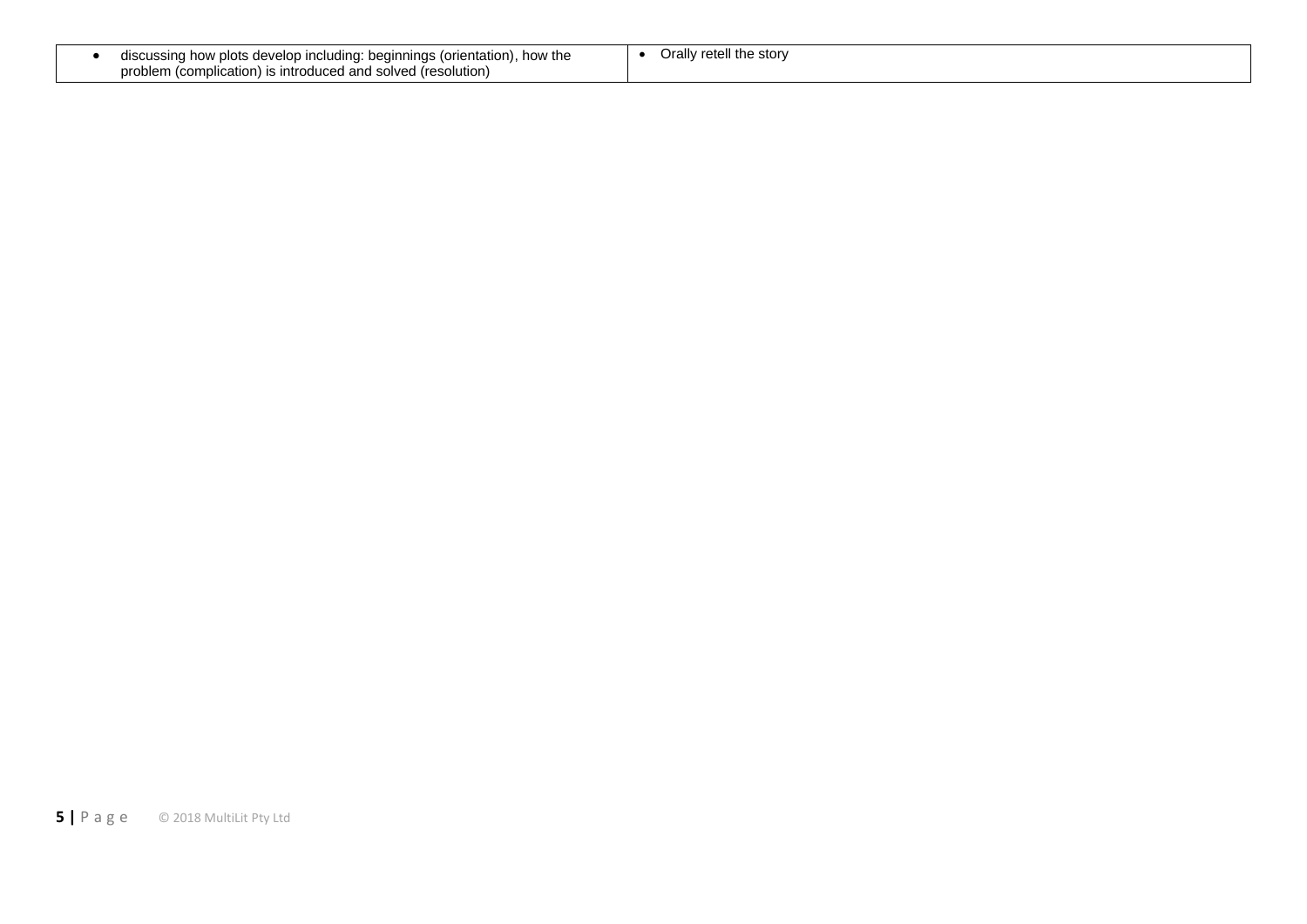| YEAR 1 INITIALIT READERS / TEXT READING                                                                                                                                                                                                                                                                                                                                                                                                                                                                                                                                                                                                                                                                                                                                                                                                                                                                                                                                                                                                                                                                                                                                                                                                                                                                                               | <b>TERM1</b>                                                                                                                          | <b>TERM 2</b>                                                                                                                                                                                                                                                                                                                                                                                                                                                                                                                                                                                                                                                                                                                                                                                                                                                                                                                                                                                                                                                                                                                                                                                                                                                                                                                                                                                                                                                                                                      | <b>TERM3</b> | <b>TERM4</b> |
|---------------------------------------------------------------------------------------------------------------------------------------------------------------------------------------------------------------------------------------------------------------------------------------------------------------------------------------------------------------------------------------------------------------------------------------------------------------------------------------------------------------------------------------------------------------------------------------------------------------------------------------------------------------------------------------------------------------------------------------------------------------------------------------------------------------------------------------------------------------------------------------------------------------------------------------------------------------------------------------------------------------------------------------------------------------------------------------------------------------------------------------------------------------------------------------------------------------------------------------------------------------------------------------------------------------------------------------|---------------------------------------------------------------------------------------------------------------------------------------|--------------------------------------------------------------------------------------------------------------------------------------------------------------------------------------------------------------------------------------------------------------------------------------------------------------------------------------------------------------------------------------------------------------------------------------------------------------------------------------------------------------------------------------------------------------------------------------------------------------------------------------------------------------------------------------------------------------------------------------------------------------------------------------------------------------------------------------------------------------------------------------------------------------------------------------------------------------------------------------------------------------------------------------------------------------------------------------------------------------------------------------------------------------------------------------------------------------------------------------------------------------------------------------------------------------------------------------------------------------------------------------------------------------------------------------------------------------------------------------------------------------------|--------------|--------------|
| Literacy<br>Interacting with others<br>ACELY1656 Engage in conversations and discussions, using active listening behaviours,<br>showing interest, and contributing ideas, information and questions<br>participating in informal and structured class, group and pair discussions about<br>content area topics, ideas and information<br>ACELY1788 Use interaction including turn-taking, recognising the contributions of others,<br>speaking clearly and using appropriate volume and pace<br>identifying turn-taking patterns in group and pair work (for example initiating a<br>topic, changing a topic when appropriate, staying on task, supporting other<br>speakers, eliciting responses, being supportive and attentive listeners, asking<br>relevant questions, providing useful feedback, prompting, checking<br>understanding, 'sharing the talking space'<br>participating in pair, group and class speaking and listening situations, including<br>$\bullet$<br>informal conversations and class discussions, contributing ideas and listening to<br>the contributions of others<br>taking turns, asking and answering questions and attempting to involve others in<br>$\bullet$<br>discussions<br>demonstrating active listening behaviour and responding to what others say in<br>pair, group and class discussions | Responds to teacher instructions<br>prediction<br>$\bullet$<br>Expressing opinions about stories<br>$\bullet$                         | Actively listens and responds appropriately during discussions<br>Explains personal opinions orally using supporting reasons, simple inferences and reasonable<br>Engages in conversations and discussions with peers about stories<br>Contributes to group discussions about the story, characters and events<br>Responds to simple questions during group discussions<br>Orally retell stories and order events in correct sequence<br>Demonstrates active listening and responds appropriately during class discussions                                                                                                                                                                                                                                                                                                                                                                                                                                                                                                                                                                                                                                                                                                                                                                                                                                                                                                                                                                                         |              |              |
| attempting correct pronunciation of new vocabulary<br>$\bullet$<br>Interpreting, analysing, evaluating<br>ACELY1660 Use comprehension strategies to build literal and inferred meaning about<br>key events, ideas and information in texts that they listen to, view and read by drawing on<br>growing knowledge of context, text structures and language features<br>making connections between the text and students' own experiences, and<br>between information in print and images<br>finding key information in a text<br>$\bullet$<br>making inferences about characters' feelings and motives<br>$\bullet$<br>making predictions from the cover, from illustrations and at points in the text<br>$\bullet$<br>before reading on                                                                                                                                                                                                                                                                                                                                                                                                                                                                                                                                                                                               | series of events and possible endings<br>$\bullet$<br>words<br>$\bullet$<br>part of text comprehension<br>$\bullet$<br>and vocabulary | Apply comprehension strategies (prediction; making connections; summarising; questioning;<br>visualizing; monitoring/clarifying) when discussing different aspects of the text<br>Apply self-correcting strategies whilst reading eg: re-reading and pausing<br>Monitor comprehension by checking for understanding eg re-reading for meaning, reading<br>ahead and sounding out using knowledge of phonemes to ensure the text makes sense<br>Predicts and discusses ideas drawn from title, illustrations and blurb; predict author intent,<br>Retells familiar stories and events in logical sequence to show understanding<br>Sequence a summary of events after reading<br>Identify visual representations of characters' actions, reactions, speech and thought<br>processes in narratives, and consider how these images add to the meaning of accompanying<br>Respond to literal, inferential, definitional and evaluative questions during and after reading as<br>Identify characteristic features of texts during small group discussion after reading eg<br>repetition, vocabulary, compare/contrast, cause-and- effect<br>Use background knowledge to make inferences about character actions, ideas in a text<br>Understands text by making connections using own experiences and knowledge of the world<br>Complete cloze passages/ add words to complete sentences - to show understanding of text<br>Monitor and clarify understanding whilst reading by re-reading when understanding is unclear |              |              |